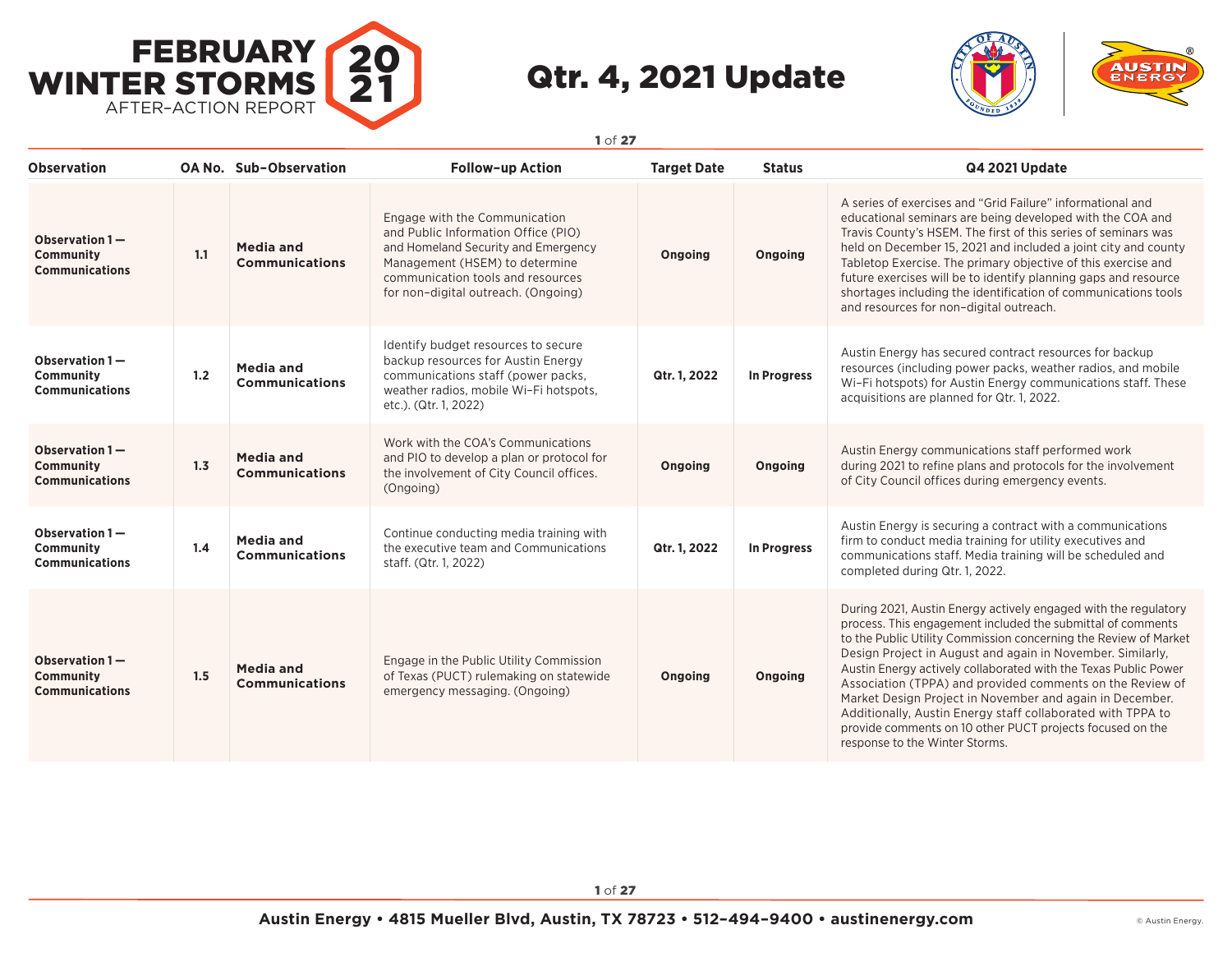



**Observation OA No. Sub–Observation Follow–up Action Target Date Status Q4 2021 Update Observation 1 — Community Communications 1.6 Media and Communications** Provide emergency materials in other languages besides English and Spanish. (Completed Qtr. 3, 2021) **Qtr. 3, 2021 Completed** As Austin Energy messaging during the Winter Storms was limited to English and Spanish, the Austin Energy PIO has taken corrective measures during 2021 to expand messaging to the limited English proficiency community during emergency and winter weather events by translating multiple emergency messages (including energy conservation alerts and sustained outages notices for ERCOT events) into Simplified Chinese and Vietnamese. The availability of these message translations has broadened Austin Energy's ability to communicate to the limited English proficiency community during future emergency events. **Observation 1 — Community Communications 1.7 Media and Communications** Coordinate with Customer Care and provide a pool of trained representatives to help respond to social media messages during an emergency. (Qtr. 2, 2022) **Qtr. 2, 2022 In Progress** Due Qtr. 2, 2022 **Observation 1 — Community Communications 1.8 Media and Communications** Continue to encourage customers to monitor news and emergency broadcasts, charge phones, laptops and tablets if a storm is coming, create a family emergency communication plan and sign up to receive alerts and warnings. (Ongoing) **Ongoing Ongoing** Austin Energy communications staff regularly review and make improvements to its draft communications that are prepared in advance of extreme weather events. These draft communications include customer reminders to charge phones, laptops and tablets if a storm is anticipated, to create a family emergency communication plan and to sign up to receive alerts and warnings. **Observation 1 — Community Communications 1.9 Outage Map** Resolve technical issues for outages not reflected on the map. (Completed Qtr. 3, 2021) **Qtr. 3, 2021 Completed** Austin Energy worked with its outside consultant to resolve over 20 technical issues that had negatively impacted the accurate depiction of outages on the Austin Energy Outage Map. All technical issues (over 20 cases) were addressed and the associated corrections were successfully implemented. These corrections resulted in more accurate and improved Outage Map reporting of outages and counts of affected customers. **Observation 1 — Community Communications 1.10 Outage Map** Disable outage map elements that display shaded outage areas that are not an industry practice in most dense metro areas. (Completed Qtr. 3, 2021) **Qtr. 3, 2021 Completed** Austin Energy worked with its outside consultant to disable Outage Map elements (polygons) that previously displayed shaded outage areas. This work was successfully completed and released into production in the third quarter of 2021.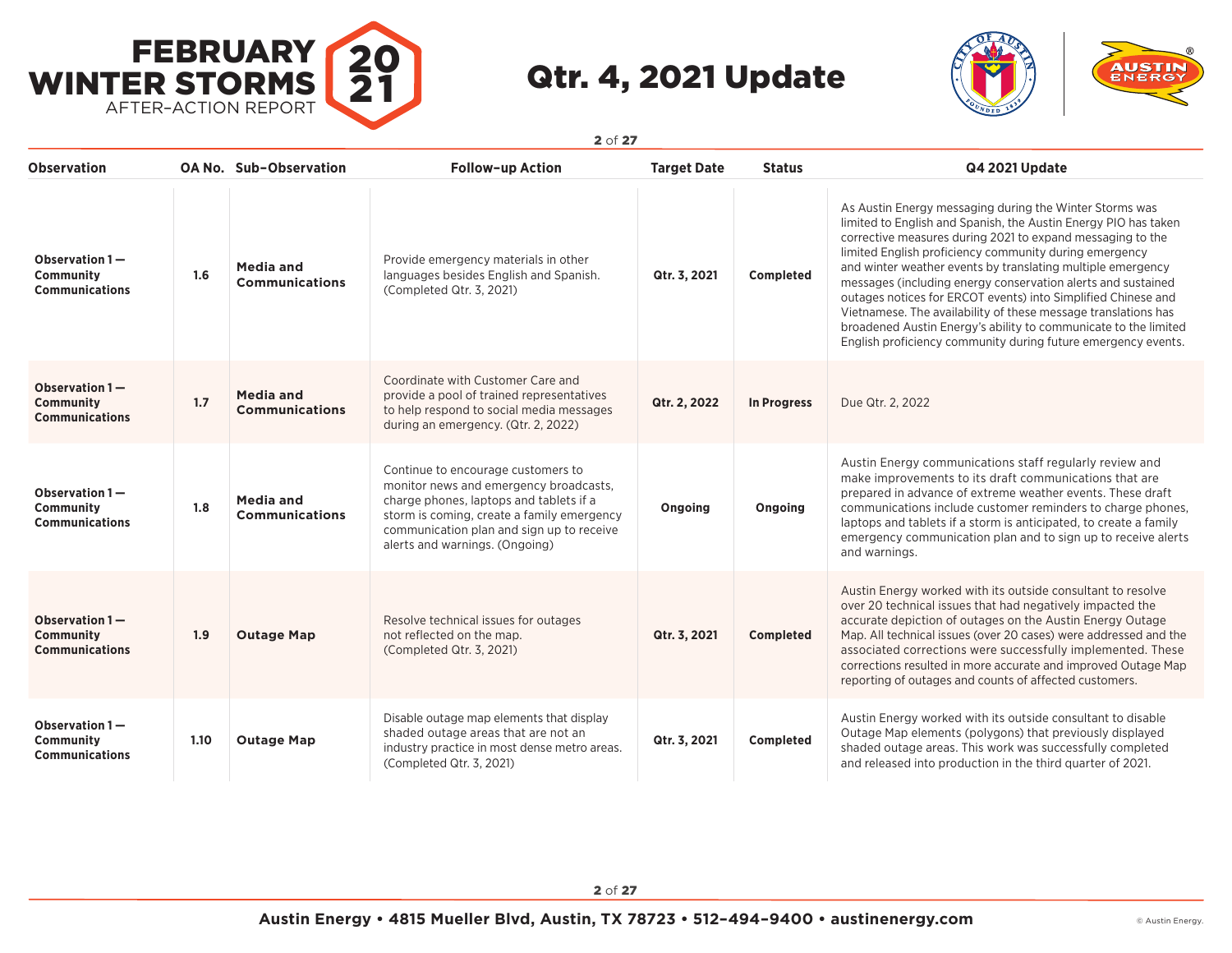



| <b>Observation</b>                                          |      | <b>OA No. Sub-Observation</b>           | <b>Follow-up Action</b>                                                                                                                                                                                                                                                                                                                                                                                                                                                                                                                         | <b>Target Date</b> | <b>Status</b>      | Q4 2021 Update                                                                                                                                                                                                                                                                                                                                                 |
|-------------------------------------------------------------|------|-----------------------------------------|-------------------------------------------------------------------------------------------------------------------------------------------------------------------------------------------------------------------------------------------------------------------------------------------------------------------------------------------------------------------------------------------------------------------------------------------------------------------------------------------------------------------------------------------------|--------------------|--------------------|----------------------------------------------------------------------------------------------------------------------------------------------------------------------------------------------------------------------------------------------------------------------------------------------------------------------------------------------------------------|
| Observation 1-<br><b>Community</b><br><b>Communications</b> | 1.11 | <b>Outage Map</b>                       | Retrain all personnel managing the<br>Advanced Distribution Management<br>System (ADMS) on internal processes to<br>ensure outage information is entered timely<br>and accurately, thus reflecting correctly on<br>the outage map. (Completed Qtr. 3, 2021)                                                                                                                                                                                                                                                                                     | Qtr. 3, 2021       | <b>Completed</b>   | All personnel managing ADMS were retrained on internal<br>processes to ensure the timely and accurate entry of outage<br>information. Six retraining sessions for System Operations<br>personnel were conducted between July 9, 2021 and<br>August 27, 2021. The topics included merging incidents<br>and the impact/importance of closing restored incidents. |
| Observation 1-<br>Community<br><b>Communications</b>        | 1.12 | <b>Outage Map</b><br><b>Text Alerts</b> | Improve Austin Energy Website messaging<br>to better educate the public regarding<br>outages. (Completed Qtr. 2, 2021)                                                                                                                                                                                                                                                                                                                                                                                                                          | Qtr. 2, 2021       | Completed          | The Austin Energy IT Web Team implemented improved<br>messaging on its website on May 7, 2021, to better educate<br>the public regarding outages.                                                                                                                                                                                                              |
| Observation 1-<br><b>Community</b><br><b>Communications</b> | 1.13 | <b>Outage Map</b><br><b>Text Alerts</b> | Update the "outage restored" text message<br>to clarify the status and expectation<br>to respond if a nested outage exists.<br>(Completed Qtr. 3, 2021)                                                                                                                                                                                                                                                                                                                                                                                         | Qtr. 3, 2021       | <b>Completed</b>   | Austin Energy worked with its outside consultant to update<br>the "outage restored" text message to clarify the status<br>and expectation to respond in the event of a nested outage.<br>Updates were released into Production in June, 2021.                                                                                                                  |
| Observation 1-<br>Community<br><b>Communications</b>        | 1.14 | <b>Outage Map</b><br><b>Text Alerts</b> | Resolve ADMS issues that caused<br>messaging to be inconsistent with<br>the customer's incident experience.<br>(Completed Qtr. 3, 2021)                                                                                                                                                                                                                                                                                                                                                                                                         | Qtr. 3, 2021       | Completed          | Following the Winter Storms, Austin Energy worked with its<br>outside consultant to resolve ADMS issues (ETR Confidence<br>and Orphaned Customers). Updates were successfully released<br>into Production in July, 2021.                                                                                                                                       |
| Observation 1-<br><b>Community</b><br><b>Communications</b> | 1.15 | <b>Outage Map</b><br><b>Text Alerts</b> | Continue delivery of the next Outage Map<br>and Text Alert Application, scheduled to<br>be upgraded in 2022. Expected benefits<br>include features such as natural language<br>processing, a highly configurable interface<br>to create new map views on-demand,<br>low-impact change product configuration<br>updates, social media integration, a solution<br>for displaying the magnitude of master<br>metered properties on the outage map, an<br>improved graphical outage history tracking<br>and improved user interface. (Qtr. 2, 2022) | Qtr. 2, 2022       | <b>In Progress</b> | Austin Energy conducted the Outage Map and Text Alert<br>Application upgrade project kick-off with the vendor in<br>December, 2021. Configuration workshops will be scheduled<br>in January.                                                                                                                                                                   |
| Observation 1-<br>Community<br><b>Communications</b>        | 1.16 | Austin<br>3-1-1 Service                 | Work with the COA's Communication and<br>Technology Management Office (CTM) to<br>designate all Austin 3-1-1 offices as Critical<br>Load Customers to safeguard against<br>power outages during Load Shed events.<br>(Completed Qtr. 3, 2021)                                                                                                                                                                                                                                                                                                   | Qtr. 3, 2021       | Completed          | Austin 3-1-1 worked with the COA's CTM to designate all<br>Austin 3-1-1 offices as Critical Load Customers to better<br>protect these facilities against power outages during<br>Load Shed events. CTM completed this designation<br>in Qtr 3, 2021.                                                                                                           |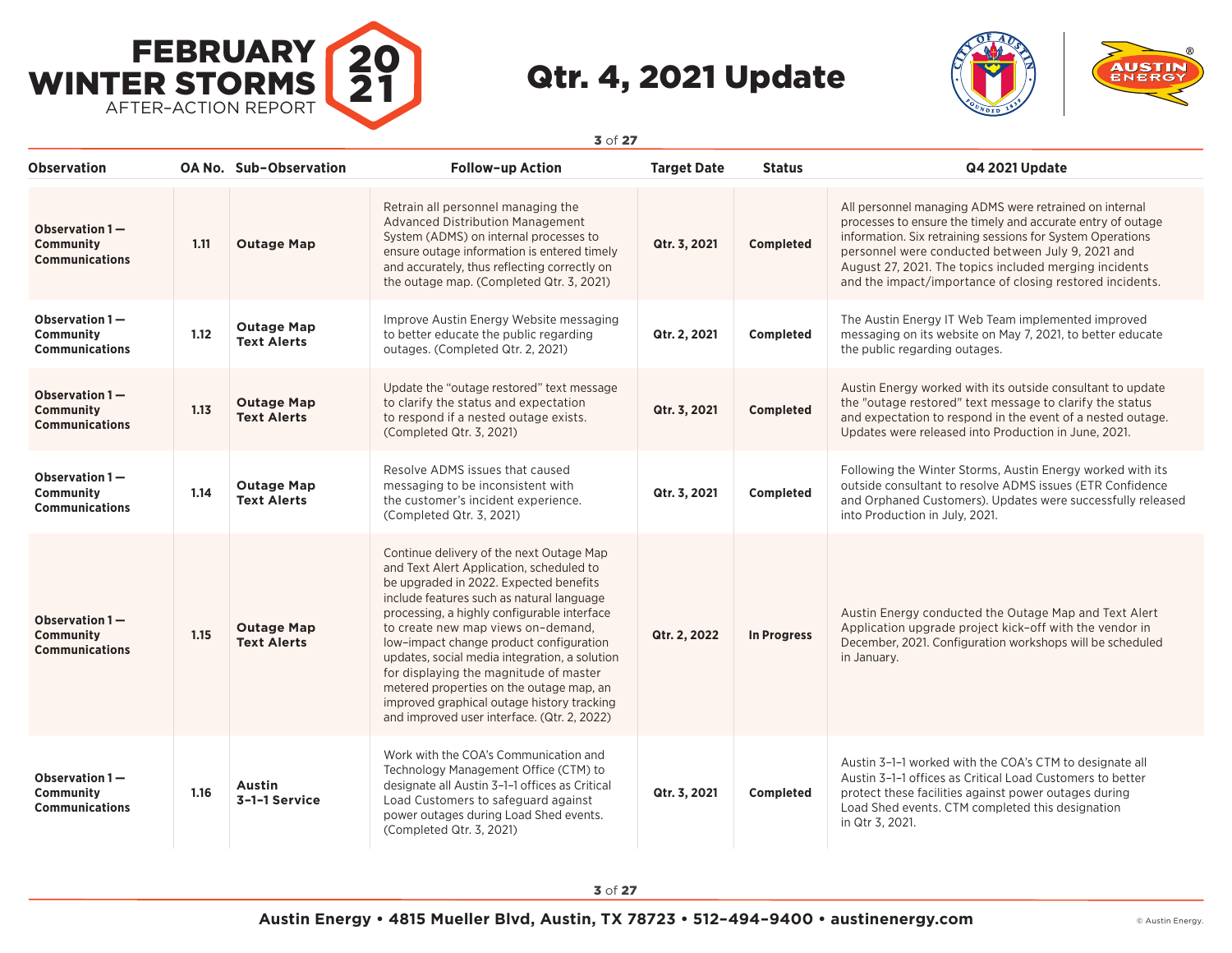



**Observation OA No. Sub–Observation Follow–up Action Target Date Status Q4 2021 Update Observation 1 — Community Communications 1.17 Austin 3–1–1 Service** Purchase and install portable generators for the two sites that complete the power requirements for the City Communication ring. The permanent generator build for these two sites is planned for 2024. (Qtr. 2, 2024) **Qtr. 2, 2024 In Progress** The onsite generator at the Austin 3–1–1 main site has been repaired. CTM is on target for Qtr. 2, 2024 to have the two–site permanent generators build. This will complete the power requirements for the City Communication ring. **Observation 1 — Community Communications 1.18 Austin 3–1–1 Service** SIP Trunking (a method of sending voice and other unified communications services over the internet) was implemented at Austin 3–1–1 to provide CTM the ability to reroute calls to an alternate location when a communications site failure occurs. (Completed Qt. r3, 2021) **Qtr. 3, 2021 Completed** SIP Trunking was implemented at Austin 3–1–1 to provide CTM the ability to reroute calls to an alternate location when a communications site failure occurs. Austin 3–1–1 and CTM completed this work during Qtr 3, 2021. **Observation 2 — Other Utilities and COA Departments that Provide Public Services 2.1 Texas Gas Service (TGS)** TGS and Austin Energy shared information pertaining to critical infrastructure as necessary for storm response while continuing to protect sensitive and critical infrastructure information that also possibly falls under Federal Electric or Gas Line regulatory agencies. (Completed Qtr. 3, 2021) **Qtr. 3, 2021 Completed** TGS designated a location for their Emergency Operations center which meets the qualifications for Critical Load status. Accordingly, Austin Energy has designated the TGS Emergency Operations Center as the highest priority Critical Load, which provides increased protection during future Load Shed events. **Observation 2 — Other Utilities and COA Departments that Provide Public Services 2.2 TGS** TGS and Austin Energy worked collaboratively during the storm to address power supply issues that negatively affected TGS's ability to distribute gas. This process should continue. (Ongoing) **Ongoing Ongoing** Austin Energy and TGS have continued to work collaboratively since the Winter Storms, and both utilities have identified primary points of contact for information sharing regarding critical facilities and power supply issues. **Observation 2 — Other Utilities and COA Departments that Provide Public Services 2.3 TGS** Austin Energy will continue to work with TGS to identify TGS's critical facilities, so that during storm events key natural gas distribution facilities are prioritized for receiving power and for power restoration following outages. This work will allow TGS to better maintain gas supply and address pressure challenges within affected areas in its service territory. (Ongoing) **Ongoing Ongoing** Austin Energy and TGS have continued to work collaboratively since the Winter Storms, and during Qtr. 4, 2021, TGS worked at Austin Energy's request to assemble a list of 10–12 facilities that are expected to meet the criteria for CL3 status. The inclusion of these sites on the CL3 status list will provide some protection from outages during Load Shed events.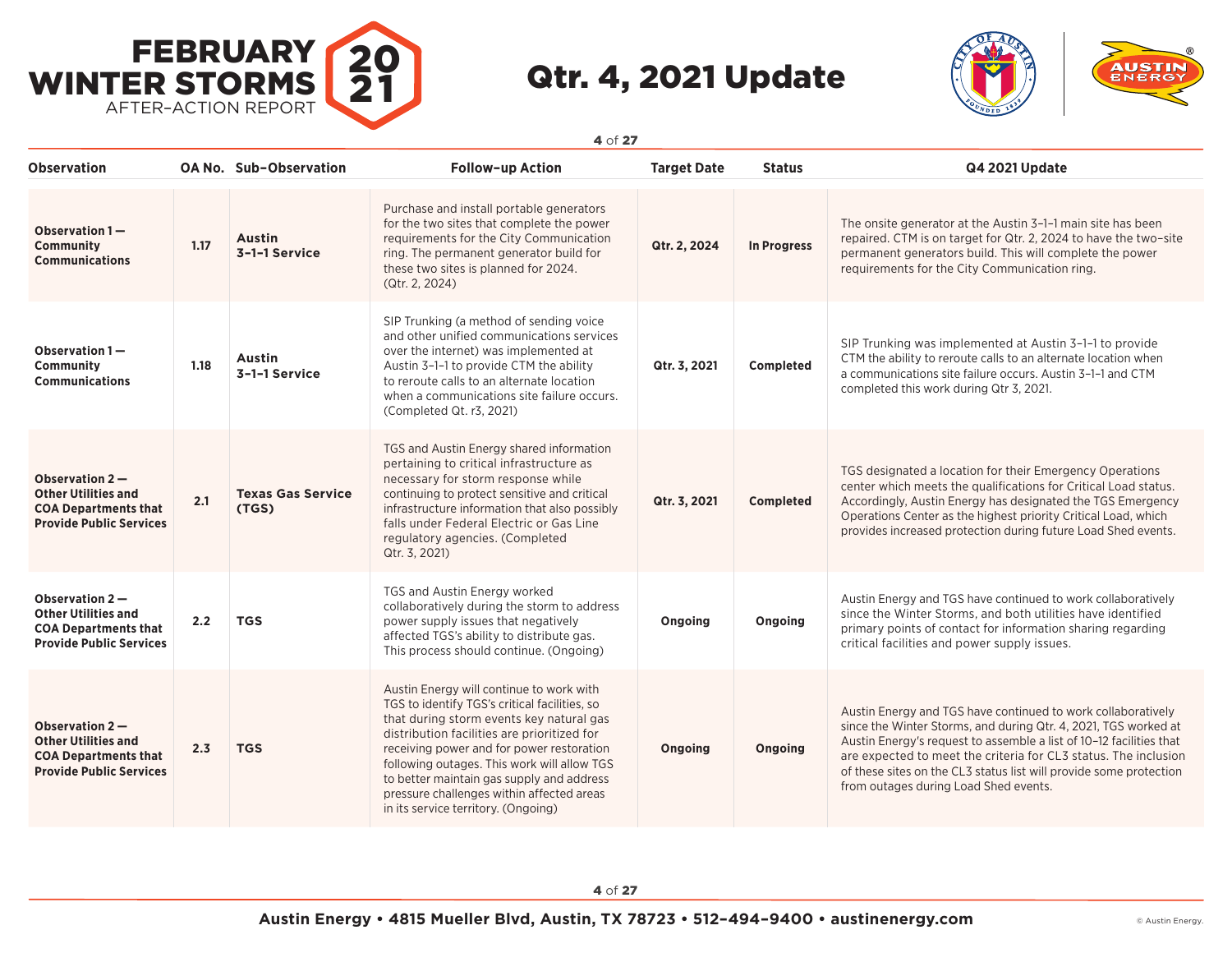



| <b>Observation</b>                                                                                              |       | OA No. Sub-Observation   | <b>Follow-up Action</b>                                                                                                                                                                                                                                                                                                                                       | <b>Target Date</b> | <b>Status</b>      | Q4 2021 Update                                                                                                                                                                                                                                                                                                                                                                                                                                                |
|-----------------------------------------------------------------------------------------------------------------|-------|--------------------------|---------------------------------------------------------------------------------------------------------------------------------------------------------------------------------------------------------------------------------------------------------------------------------------------------------------------------------------------------------------|--------------------|--------------------|---------------------------------------------------------------------------------------------------------------------------------------------------------------------------------------------------------------------------------------------------------------------------------------------------------------------------------------------------------------------------------------------------------------------------------------------------------------|
| Observation $2-$<br><b>Other Utilities and</b><br><b>COA Departments that</b><br><b>Provide Public Services</b> | 2.4.1 | <b>Austin Water (AW)</b> | The following actions are underway at the<br>Ullrich Water Treatment Plant (WTP): AW<br>and Austin Energy - Evaluate improved<br>utilization of Bee Creek Substation circuits<br>as well as the Ullrich WTP electrical system<br>and develop an action plan. (Qtr. 4, 2021)                                                                                   | Qtr. 3, 2021       | Completed          | Austin Energy and AW have assembled a formal working<br>group and have held numerous working sessions. The team<br>has developed a comprehensive plan for improvement of the<br>utilization of Austin Energy dual circuits and the third back-<br>up Austin Energy circuit. AW is working to further improve<br>utilization of the Ullrich WTP electrical system by performing<br>work that enables improved switching and automation within<br>the facility. |
| Observation $2-$<br><b>Other Utilities and</b><br><b>COA Departments that</b><br><b>Provide Public Services</b> | 2.4.2 | <b>AW</b>                | Implement auto switch for the backup<br>circuit at Ullrich WTP for automatic<br>operations after loss of either of the<br>primary circuits. (Qtr. 2, 2022)                                                                                                                                                                                                    | Qtr. 2, 2022       | <b>In Progress</b> | Modifications or upgrades to breakers and switches at<br>Bee Creek Substation serving the Ullrich WTP are underway.<br>Substation feeder breaker refurbishment work was completed<br>in 2021, and one transfer switch feeding the plant has been<br>configured for automatic transfer. The second transfer switch<br>feeding the plant will be upgraded for automatic transfer<br>capabilities in 2022.                                                       |
| Observation $2-$<br><b>Other Utilities and</b><br><b>COA Departments that</b><br><b>Provide Public Services</b> | 2.5.1 | <b>AW</b>                | The following actions are underway at<br>Longhorn Dam: Austin Energy - Initiate<br>a project to build a second electric circuit<br>to Longhorn Dam. This is a challenging,<br>multi-year project involving multiple COA<br>departments as well as siting challenges<br>for the circuit and electrical facilities. This<br>project is funded. (Estimated 2023) | Ongoing            | Ongoing            | This is a challenging, multi-year project involving multiple<br>COA departments as well as siting challenges for the circuit and<br>electrical facilities. This project is funded, and Austin Energy is<br>nearing completion on design and site work necessary to bring<br>a second feed to Longhorn Dam. (Estimated 2023)                                                                                                                                   |
| Observation $2-$<br><b>Other Utilities and</b><br><b>COA Departments that</b><br><b>Provide Public Services</b> | 2.5.2 | <b>AW</b>                | The following actions are underway<br>at Longhorn Dam: AW - Evaluate<br>the installation of backup generators<br>at Longhorn Dam to safeguard the<br>facility while the second circuit is being<br>constructed. (Qtr. 1, 2022)                                                                                                                                | Ongoing            | Ongoing            | Following a meeting with AW representatives in November,<br>2021, Austin Energy is investigating the project requirements<br>for the installation of a backup generator at Longhorn Dam to<br>safeguard the facility while a project to install a second circuit<br>is underway. Meanwhile, Austin Energy is nearing completion<br>on design and site work necessary to bring a second feed to<br>Longhorn Dam to establish dual feed to the facility.        |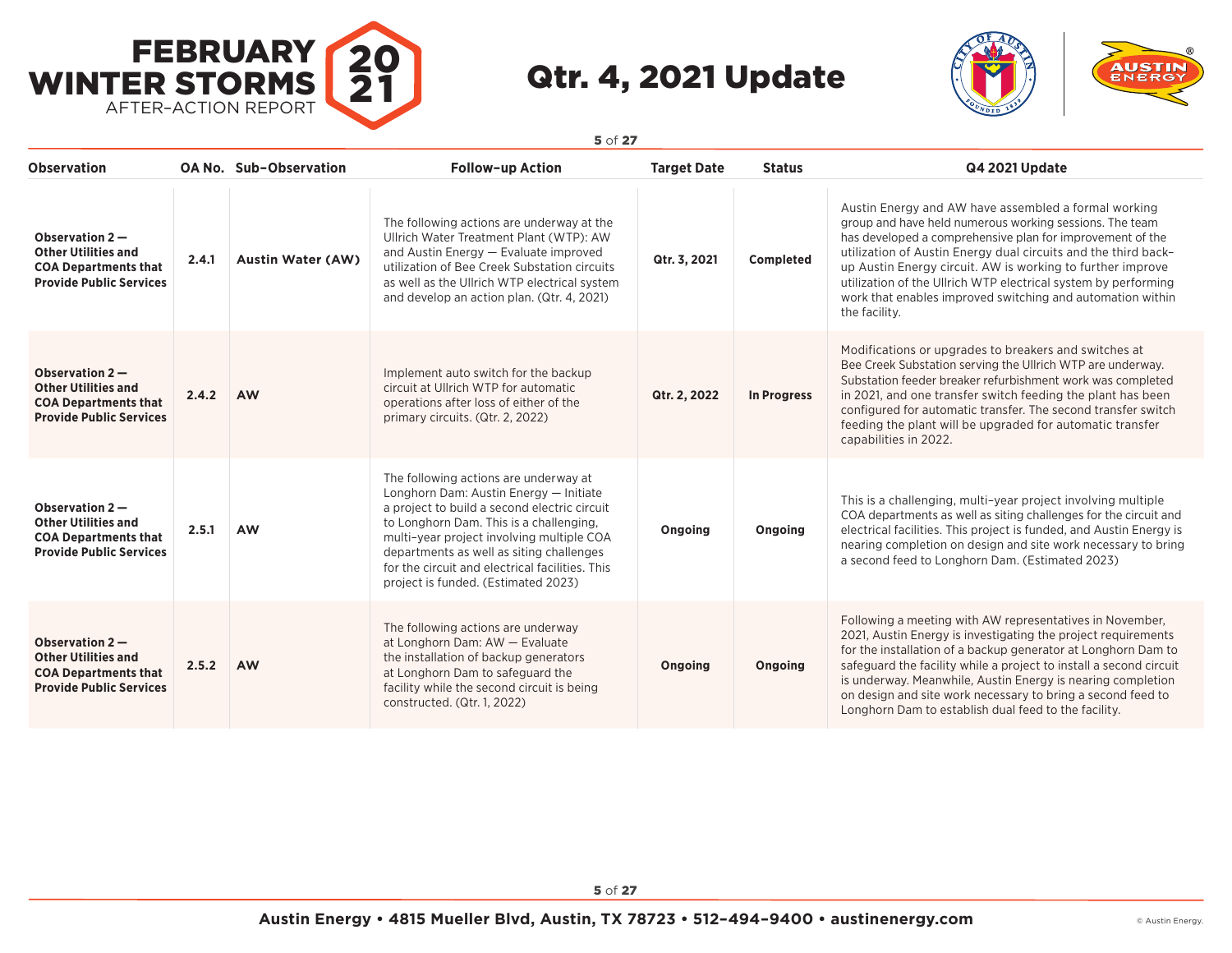



| <b>Observation</b>                                                                                              |       | <b>OA No. Sub-Observation</b>                              | <b>Follow-up Action</b>                                                                                                                                                                                                                                                                                                                                                       | <b>Target Date</b> | <b>Status</b> | <b>Q4 2021 Update</b>                                                                                                                                                                                                                                                                                                                                                                                                                                                                                                                                                                                                                                                                                                                                                                        |
|-----------------------------------------------------------------------------------------------------------------|-------|------------------------------------------------------------|-------------------------------------------------------------------------------------------------------------------------------------------------------------------------------------------------------------------------------------------------------------------------------------------------------------------------------------------------------------------------------|--------------------|---------------|----------------------------------------------------------------------------------------------------------------------------------------------------------------------------------------------------------------------------------------------------------------------------------------------------------------------------------------------------------------------------------------------------------------------------------------------------------------------------------------------------------------------------------------------------------------------------------------------------------------------------------------------------------------------------------------------------------------------------------------------------------------------------------------------|
| Observation $2-$<br><b>Other Utilities and</b><br><b>COA Departments that</b><br><b>Provide Public Services</b> | 2.6.1 | <b>AW</b>                                                  | The following actions are underway for<br>resilience improvements at lift stations:<br>Austin Energy - Provide AW a list of lift<br>stations that are currently on a Critical Load<br>circuit. This action will assist AW to plan<br>for future outage contingencies and help<br>determine locations most and least likely to<br>lose power in a similar event. (Qtr. 4,2021) | Ongoing            | Ongoing       | Austin Energy worked with AW to update Austin Energy's list<br>of lift stations for inclusion in its Critical Load List, and this list<br>has been updated. Austin Energy has also contacted other<br>water authorities within the Austin Energy service territory to<br>obtain updated lift station location and contact information<br>for each facility to ensure that these facilities are afforded the<br>appropriate Critical Load status and so that Austin Energy has<br>visibility of these facilities on the electric system. Every lift<br>station is assigned a Critical Load designation in accordance<br>with Austin Energy's Critical Load Guidelines and Work<br>Processes (GWP). Austin Energy's Critical Load list has been<br>updated to reflect the updated information. |
| Observation 2-<br><b>Other Utilities and</b><br><b>COA Departments that</b><br><b>Provide Public Services</b>   | 2.6.2 | <b>AW</b>                                                  | The following actions are underway for<br>resilience improvements at lift stations:<br>AW - Strategically site and increase the<br>pool of available backup generators<br>(either on-site or portable). (Qtr. 4, 2021)                                                                                                                                                        | Ongoing            | Ongoing       | Austin Energy has worked with AW and other water authorities<br>in the Austin Energy service territory to encourage the water<br>authorities to provide further resiliency through the provision<br>of backup generation (on-site or portable) for water facilities.                                                                                                                                                                                                                                                                                                                                                                                                                                                                                                                         |
| Observation $2-$<br><b>Other Utilities and</b><br><b>COA Departments that</b><br><b>Provide Public Services</b> | 2.7   | <b>AW</b>                                                  | The joint AW and Austin Energy team will<br>identify, explore and recommend electrical<br>improvements at the following sites to<br>improve resiliency. (Qtr. 1, 2022)<br>OA 2.7.1 - Davis WTP<br>OA 2.7.2 - Walnut Creek WTP<br>OA 2.7.3 - South Austin Regional WTP<br>OA 2.7.4 - Handcox WTP                                                                               | Qtr. 1, 2022       | In Progress   | Austin Energy and AW have assembled a formal working group<br>and have held numerous working sessions to identify, explore<br>and recommend electrical improvements for AW sites. The<br>team is developing a comprehensive plan for improvements<br>at water treatment and wastewater treatment plants and<br>continues to implement improvements.                                                                                                                                                                                                                                                                                                                                                                                                                                          |
| Observation 2-<br><b>Other Utilities and</b><br><b>COA Departments that</b><br><b>Provide Public Services</b>   | 2.8   | <b>Austin</b><br>Transportation<br><b>Department (ATD)</b> | Austin Energy and ATD are collaborating<br>to develop methods to mitigate the<br>impacts of electric outages on traffic<br>light operations. (Ongoing)                                                                                                                                                                                                                        | Ongoing            | Ongoing       | During 2021, Austin Energy Leadership and ATD conducted joint<br>work sessions to develop methods to mitigate the impact on<br>electric outages on traffic light operations. This work is ongoing.                                                                                                                                                                                                                                                                                                                                                                                                                                                                                                                                                                                           |
| Observation $2-$<br><b>Other Utilities and</b><br><b>COA Departments that</b><br><b>Provide Public Services</b> | 2.9   | <b>Communication</b><br><b>Companies</b>                   | Continue direct contact between<br>the dedicated service team and these<br>customers on a regular basis to resolve<br>issues. (Ongoing)                                                                                                                                                                                                                                       | Ongoing            | Ongoing       | Austin Energy representatives continue to engage with<br>communication company representatives on a regular basis.<br>This regular and direct contact, which occurs on most business<br>days, continued during the fourth quarter of 2021.                                                                                                                                                                                                                                                                                                                                                                                                                                                                                                                                                   |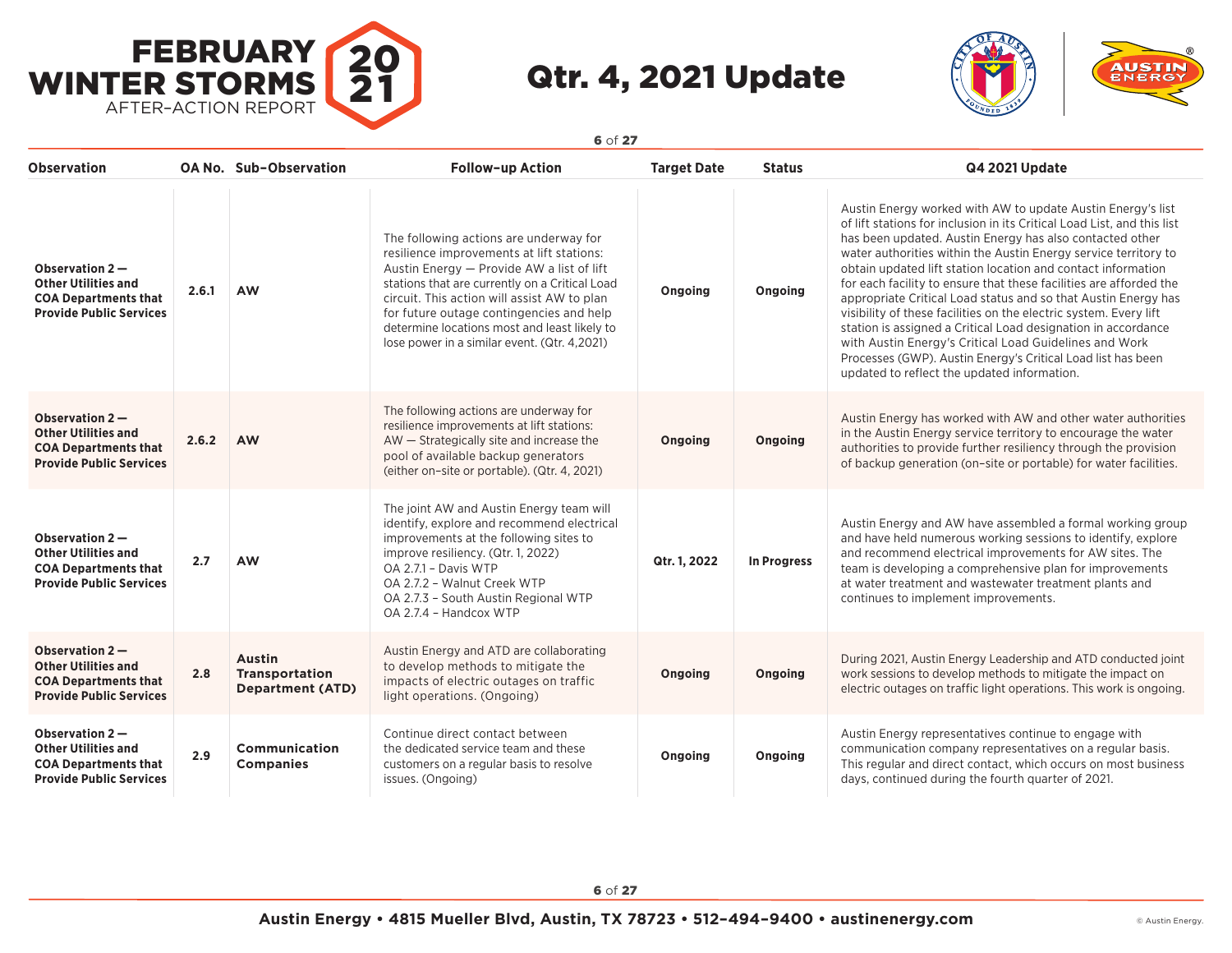



| Observation                                                              |     | <b>OA No. Sub-Observation</b> | <b>Follow-up Action</b>                                                                                                                                                                                                   | <b>Target Date</b> | <b>Status</b>      | Q4 2021 Update                                                                                                                                                                                                                                                                                                                                                                                                                                                                                                                                   |
|--------------------------------------------------------------------------|-----|-------------------------------|---------------------------------------------------------------------------------------------------------------------------------------------------------------------------------------------------------------------------|--------------------|--------------------|--------------------------------------------------------------------------------------------------------------------------------------------------------------------------------------------------------------------------------------------------------------------------------------------------------------------------------------------------------------------------------------------------------------------------------------------------------------------------------------------------------------------------------------------------|
| Observation $3-$<br><b>Medically Vulnerable</b><br><b>Registry (MVR)</b> | 3.1 |                               | Incorporate processes to check meter<br>status, alert staff to outages among MVR<br>populations and confirm a triage plan for<br>wellness checks with internal teams and<br>other COA departments. (Qtr. 4, 2021)         | Qtr. 4, 2021       | Completed          | Processes have been developed to check status of all MVR<br>meters during a storm outage event and to alert staff to MVR<br>outages. A triage process has been developed to identify the<br>appropriate resources to conduct MVR wellness checks in<br>various situations.                                                                                                                                                                                                                                                                       |
| Observation 3 - MVR                                                      | 3.2 |                               | Work with other COA departments to<br>establish a coordinated communication<br>process to assist the medically vulnerable.<br>(Qtr. 4, 2021)                                                                              | Qtr. 1, 2022       | In Progress        | Austin Energy is documenting the MVR communication<br>processes that were successfully implemented during the<br>Winter Storms. Work is also underway to further improve<br>the processes for communicating the results of wellness<br>checks and requests for assistance to HSEM and other<br>City departments during emergency events.                                                                                                                                                                                                         |
| <b>Observation 3 - MVR</b>                                               | 3.3 |                               | Refine the existing MVR process to update<br>contact information regularly through<br>outbound call efforts. (Qtr. 2, 2022)                                                                                               | Qtr. 2, 2022       | <b>In Progress</b> | Due Qtr. 2, 2022                                                                                                                                                                                                                                                                                                                                                                                                                                                                                                                                 |
| Observation 4-<br><b>Incident Command</b>                                | 4.1 |                               | <b>Review Incident Command Policy</b><br>and Procedures and identify areas for<br>improvement focusing on employee<br>preparedness and emergency training<br>including emergency role-playing<br>exercises. (Qtr. 4,2021) | Qtr. 4, 2021       | Completed          | Incident Command Policy and Procedures have been reviewed<br>and opportunities for improvement have been identified<br>in emergency management training and for improvement<br>implementation including filling Incident Command Team<br>vacancies promptly, implementing steps to ensure compliance<br>with FEMA training requirements and providing additional<br>guidance to Incident Command Team members on specific<br>tasks associated with assigned roles and responsibilities during<br>Incident Command activations.                   |
| Observation 4-<br><b>Incident Command</b>                                | 4.2 |                               | Develop an Incident Command System<br>training plan for new team members,<br>conduct training activities and exercises<br>and review annually. (Completed<br>Qtr. 3, 2021)                                                | Qtr. 3, 2021       | <b>Completed</b>   | Austin Energy developed an Incident Command training plan<br>for new team members that includes conducting training<br>activities and the continuation of annual emergency response<br>exercises and reviews. A new monthly first response rotation<br>was established where the following have been enhanced and<br>documented in Austin Energy's internal emergency response<br>files: first-week confirmation of member contact information<br>conduct review and refresher on essential personnel policies<br>and conduct first-week huddle. |
| Observation 4 -<br><b>Incident Command</b>                               | 4.3 |                               | Promptly assign personnel to fill vacancies<br>in the Incident Command Team. (Ongoing)                                                                                                                                    | Ongoing            | Ongoing            | During 2021, all vacancies in the Austin Energy Incident<br>Command organization chart were filled and some new<br>positions created to formalize roles deemed necessary<br>during the Winter Storms.                                                                                                                                                                                                                                                                                                                                            |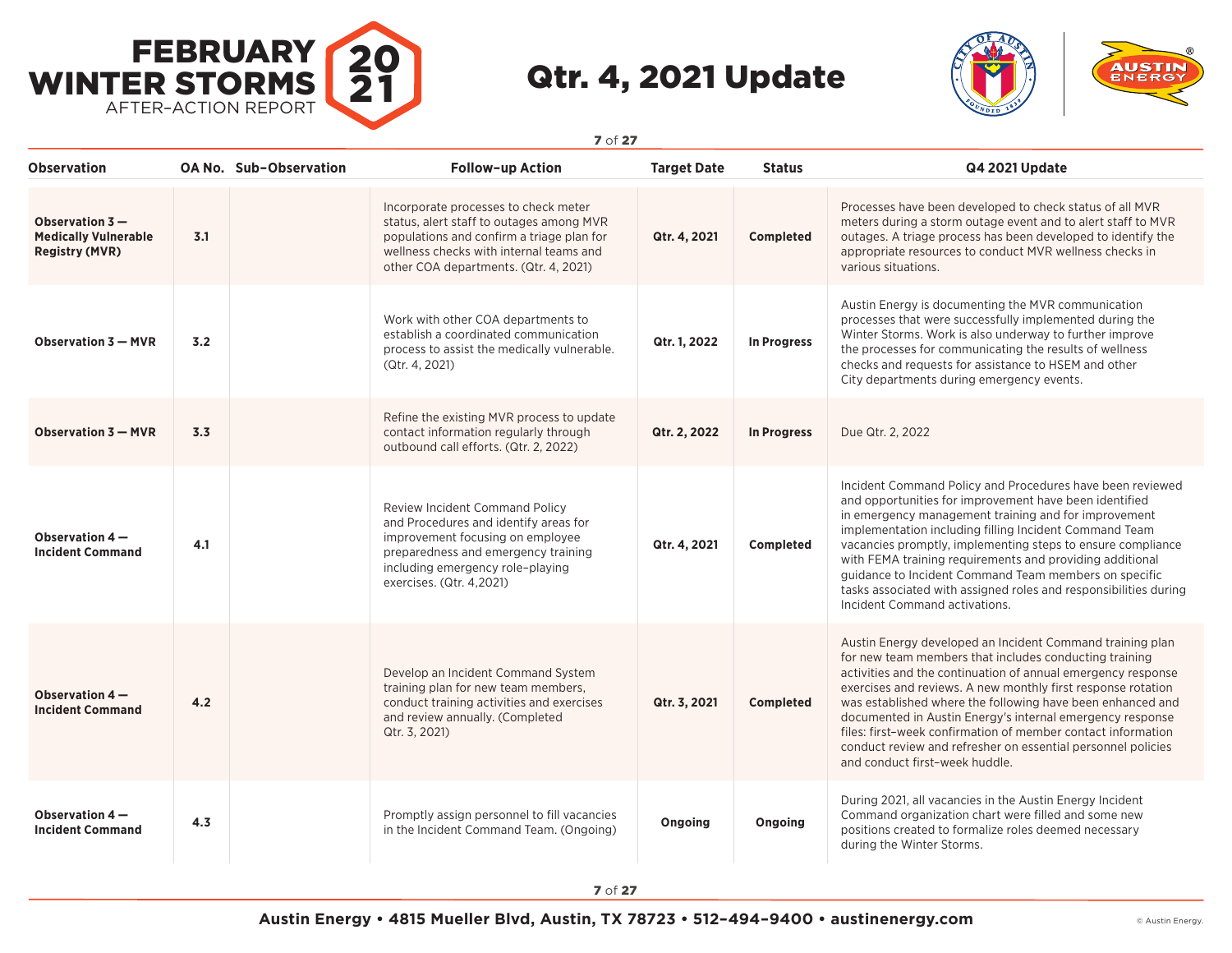



| <b>Observation</b>                                                                    |     | <b>OA No. Sub-Observation</b> | Follow-up Action                                                                                                                                                                                                              | <b>Target Date</b> | <b>Status</b>      | Q4 2021 Update                                                                                                                                                                                                                                                                                                                                                                                                                                                                                                                                                                                                                                                                                                                                                                                                                                                                                                                                                                                                                                                                                                                                                                                                                                                                                                                                                                                                                                                                                                                                                                                                                                                                                                           |
|---------------------------------------------------------------------------------------|-----|-------------------------------|-------------------------------------------------------------------------------------------------------------------------------------------------------------------------------------------------------------------------------|--------------------|--------------------|--------------------------------------------------------------------------------------------------------------------------------------------------------------------------------------------------------------------------------------------------------------------------------------------------------------------------------------------------------------------------------------------------------------------------------------------------------------------------------------------------------------------------------------------------------------------------------------------------------------------------------------------------------------------------------------------------------------------------------------------------------------------------------------------------------------------------------------------------------------------------------------------------------------------------------------------------------------------------------------------------------------------------------------------------------------------------------------------------------------------------------------------------------------------------------------------------------------------------------------------------------------------------------------------------------------------------------------------------------------------------------------------------------------------------------------------------------------------------------------------------------------------------------------------------------------------------------------------------------------------------------------------------------------------------------------------------------------------------|
| Observation $5-$<br><b>Management of</b><br><b>ERCOT-Directed</b><br><b>Load Shed</b> | 5.1 | <b>Load Shed</b>              | Review Austin Energy's existing Load Shed<br>Program and identify opportunities for<br>improvement. (Qtr. 1, 2022)                                                                                                            | Qtr. 1, 2022       | <b>In Progress</b> | Austin Energy continues to review its Load Shed Program<br>to identify opportunities for improvement. Austin Energy's<br>existing Manual Load Shed Program is able to execute rotating<br>outages in instances where the quantity of the ERCOT imposed<br>outage does not exceed the utility's Load Shed portfolio.<br>Austin Energy identified and continues to assess opportunities<br>to transition the Manual Load Shed Program to its ADMS to<br>add additional intelligence and functionality to the Manual<br>Load Shed process. With respect to Under Frequency Load<br>Shed (UFLS), Austin Energy uses feeder protection relays to<br>trip the feeder breakers at pre-defined levels in accordance<br>with ERCOT regulations. These relays performed as intended<br>and held despite electric system frequency drops close to the<br>trigger level. Accordingly, the UFLS program does not require<br>adjustment at this time.                                                                                                                                                                                                                                                                                                                                                                                                                                                                                                                                                                                                                                                                                                                                                                                  |
|                                                                                       | 5.2 | <b>Load Shed</b>              | Refine customer communications in<br>anticipation of Load Shed events to<br>adequately communicate the possibility<br>of prolonged outages and the importance<br>of having robust emergency plans in place.<br>(Qtr. 4, 2021) | Qtr. 4, 2021       | Completed          | During 2021, Austin Energy PIO and Key Accounts personnel<br>continued existing customer communication programs and<br>increased regular communications with customers. These<br>continued and increased communications include preparing<br>updated customer Alerts and NewsFlashes that are provided<br>to all customers during extreme weather events, conducting<br>individual meetings with Key Account customers that occur<br>at least once annually, and conducting at least one general<br>attendance annual Key Account Customer meeting. In<br>addition, Austin Energy's PIO works to ensure that all Media<br>Communications, Customer Care and 3-1-1 messaging and<br>Liaison talking points are regularly reviewed and revised during<br>each extreme weather event. In Key Account customer meetings,<br>ERCOT-issued forecasts and Austin Energy EEA process are<br>reviewed with customers. In addition Key Accounts personnel<br>regularly inform customers on background information and the<br>process for the issuance of Appeals for Energy Reduction and<br>EEAs, the Resilience Offering (an Austin Energy program which<br>focuses on the importance of installation of back-up generation<br>and fuel storage as appropriate based upon the customer's<br>determination) and the development of appropriate Emergency<br>Plans for emergency events (including safe storage of hazardous<br>materials during power outages). At least once annually, Key<br>Accounts personnel also conduct detailed conversations<br>regarding back-up generation with staff from Austin Water and<br>the Austin-Bergstrom International Airport and with industrial,<br>grocery and Critical Load Customers. |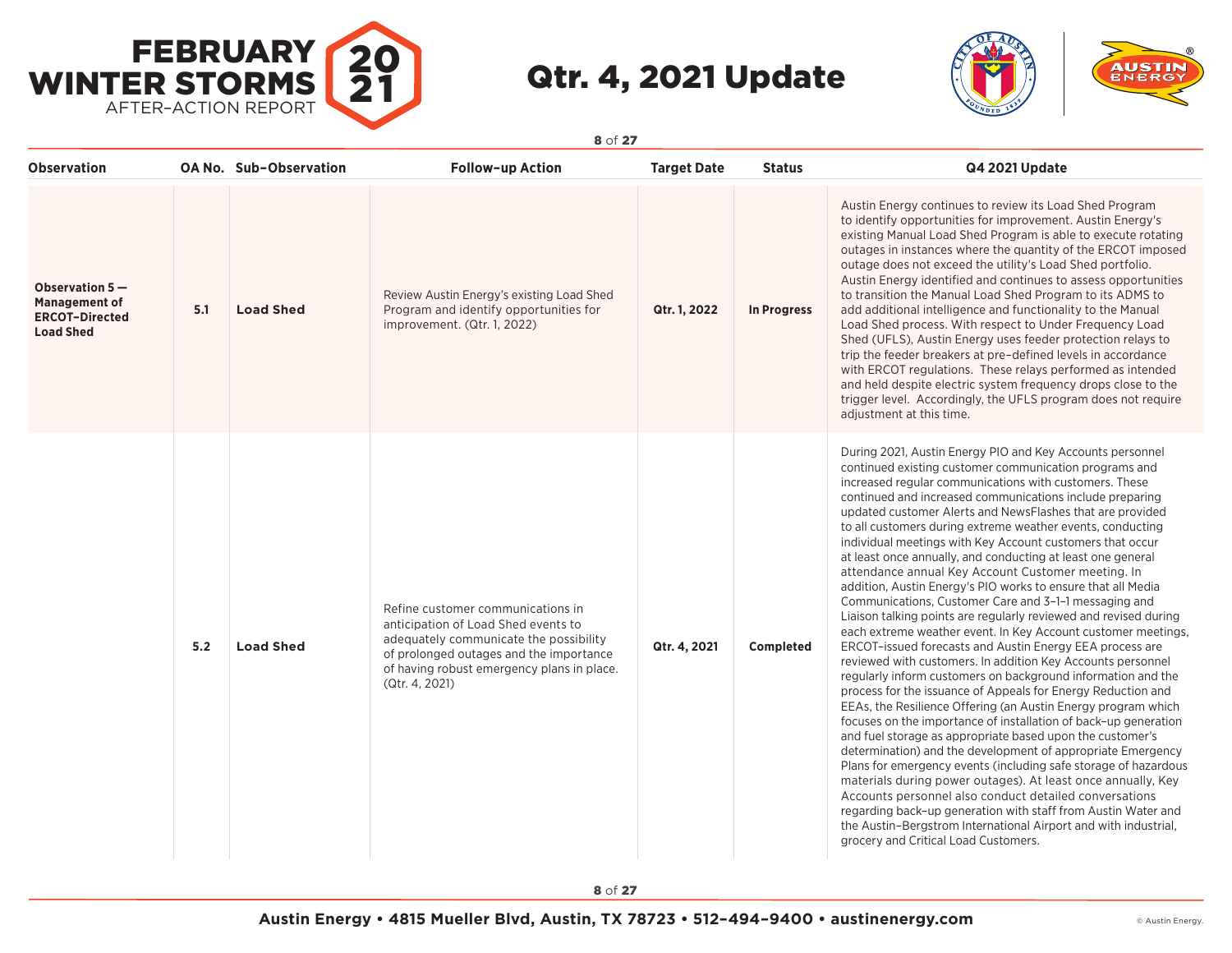



| <b>Observation</b>                                                                  |     | <b>OA No. Sub-Observation</b> | <b>Follow-up Action</b>                                                                                                                                                                                                                         | <b>Target Date</b> | <b>Status</b>    | <b>Q4 2021 Update</b>                                                                                                                                                                                                                                                                                                                                                                                                                                                                                                                                                                                                                                                                                                                                                                                                                                                                                                                                                                                                                                                                                                                                                                                                                                                                                                 |
|-------------------------------------------------------------------------------------|-----|-------------------------------|-------------------------------------------------------------------------------------------------------------------------------------------------------------------------------------------------------------------------------------------------|--------------------|------------------|-----------------------------------------------------------------------------------------------------------------------------------------------------------------------------------------------------------------------------------------------------------------------------------------------------------------------------------------------------------------------------------------------------------------------------------------------------------------------------------------------------------------------------------------------------------------------------------------------------------------------------------------------------------------------------------------------------------------------------------------------------------------------------------------------------------------------------------------------------------------------------------------------------------------------------------------------------------------------------------------------------------------------------------------------------------------------------------------------------------------------------------------------------------------------------------------------------------------------------------------------------------------------------------------------------------------------|
| Observation 5-<br><b>Management of</b><br><b>ERCOT-Directed</b><br><b>Load Shed</b> | 5.3 | <b>Load Shed</b>              | Increase communications with Commercial<br>and Industrial (C&I) customers on the need<br>for emergency plans and backup generators<br>to ensure that chemicals are stored safely<br>in the event of a prolonged power outage.<br>(Qtr. 4, 2021) | Qtr. 4, 2021       | <b>Completed</b> | During 2021, Austin Energy Key Accounts continued existing<br>customer communication programs and increased regular<br>communications with customers. These continued and<br>increased communications include conducting individual<br>meetings with customers that occur at least once annually and<br>the conduct of at least one annual general attendance Key<br>Account Customer meeting. In these meetings, ERCOT-issued<br>forecasts and Austin Energy EEA process are reviewed with<br>customers. In addition Key Accounts personnel regularly<br>inform customers on background information and the<br>process for the issuance of Appeals for Energy Reduction<br>and EEAs, the Resilience Offering (an Austin Energy program<br>which focuses on the importance of installation of back-up<br>generation and fuel storage as appropriate based upon the<br>customer's determination) and the development of appropriate<br>Emergency Plans for emergency events (including safe storage<br>of hazardous materials during power outages). At least once<br>annually, Key Accounts personnel also conduct detailed<br>conversations regarding back-up generation with staff from<br>Austin Water and the Austin-Bergstrom International Airport<br>and with industrial, grocery and Critical Load Customers. |
| Observation 5-<br><b>Management of</b><br><b>ERCOT-Directed</b><br><b>Load Shed</b> | 5.4 | <b>Load Shed</b>              | Continue active engagement in the<br>regulatory process, including ongoing and<br>proposed changes at ERCOT and PUCT.<br>(Ongoing)                                                                                                              | Ongoing            | Ongoing          | During 2021, Austin Energy actively engaged with the<br>regulatory process. This engagement included the submittal<br>of comments to the PUCT concerning the Review of Market<br>Design Project in August and again in November. Additionally,<br>Austin Energy, as a member of TPPA, collaborated with staff<br>to provide TPPA comments on the Review of Market Design<br>Project and 10 other PUCT projects focused on the response<br>to the Winter Storms. Austin Energy actively participates in<br>all levels of the ERCOT stakeholder process that develops and<br>adopts revisions to the ERCOT Protocols and Operating guides.                                                                                                                                                                                                                                                                                                                                                                                                                                                                                                                                                                                                                                                                              |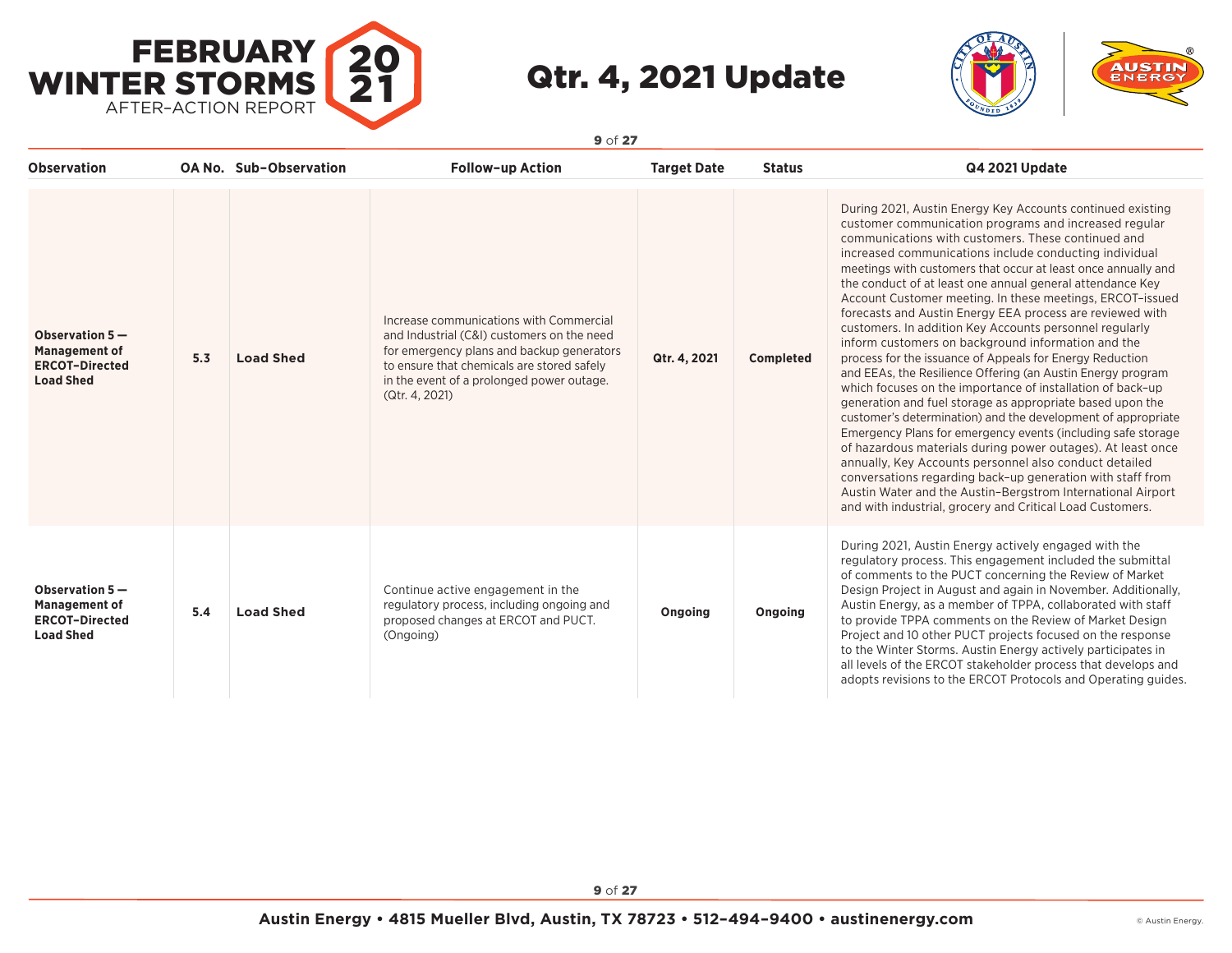



**Observation OA No. Sub–Observation Follow–up Action Target Date Status Q4 2021 Update Observation 5 — Management of ERCOT–Directed Load Shed 5.5 Load Shed** Continue to evaluate Austin Energy electric system to identify circuits appropriate for sectionalization, and initiate projects to sectionalize additional circuits. (Ongoing) **Ongoing Ongoing** Additional customers have been added to the Austin Energy Critical Load List since the Winter Storms. To help offset these additions to Austin Energy's Load Shed protected electric load, Austin Energy has continued to evaluate its electric system to identify circuits appropriate for sectionalization and to initiate projects to sectionalize circuits. Austin Energy has initiated projects to install reclosers, which section off non–critical loads downstream of Critical Load Customers. This allows the downstream non–critical load to be included in Austin Energy's shedable load. **Observation 5 — Management of ERCOT–Directed Load Shed 5.6.1 Critical Load** Evaluate further sectionalizing of circuits with CL Customers. Actions are on a case– by–case basis and can include initiating a project to identify whether critical customers could be moved onto dedicated circuits, and the required equipment and resources to reconfigure circuits. (Qtr.1. 2022) **Qtr. 1, 2022 In Progress** Additional customers have been added to Austin Energy Critical Load List since the Winter Storms. To help offset these additions to Austin Energy's Load Shed protected electric load, Austin Energy is evaluating additional opportunities for sectionalizing circuits with Critical Load Customers. Austin Energy is currently working on three circuits to move Critical Load Customers to adjacent dedicated Critical Load circuits. By switching these Critical Load Customers off of circuits that have no other Critical Load Customers, these circuits can be used for Load Shed. **Observation 5 — Management of ERCOT–Directed Load Shed 5.6.2 Critical Load** Initiate a project to identify locations for the installation of equipment that will allow Austin Energy to shut off power to as many customers that are not critical customers but are on a critical circuit. Austin Energy is currently working on seven circuits where critical load customers are located near the head of circuits and switches are in place to switch off downstream customers that are not critical customers. (Qtr. 1, 2022) **Qtr. 1, 2022 In Progress** Additional customers have been added to the Austin Energy Critical Load List since the Winter Storms. To help offset these additions to Austin Energy's Load Shed protected electric load, Austin Energy has continued to evaluate its electric system to identify circuits appropriate for installation of reclosers to allow Load Shed of loads downstream of the highest-status Critical Load Customers. Austin Energy is currently working on seven circuits where Critical Load Customers are located near the head of circuits and switches are in place to switch off downstream customers. By switching off downstream customers, Austin Energy can add load to its Load Shed Portfolio. **Observation 5 — Management of ERCOT–Directed Load Shed 5.7 Critical Load** Evaluate inclusion of select Downtown Network loads in Load Shed programs and determine the feasibility of large customer voluntary load curtailment. (Qtr. 1, 2022) **Qtr. 1, 2022 In Progress** A draft voluntary large C&I customer Load Shed Curtailment Program has been developed by Austin Energy for use during grid emergencies. This Draft Program will be presented to the PIAC for comment and is under review by Austin Energy management.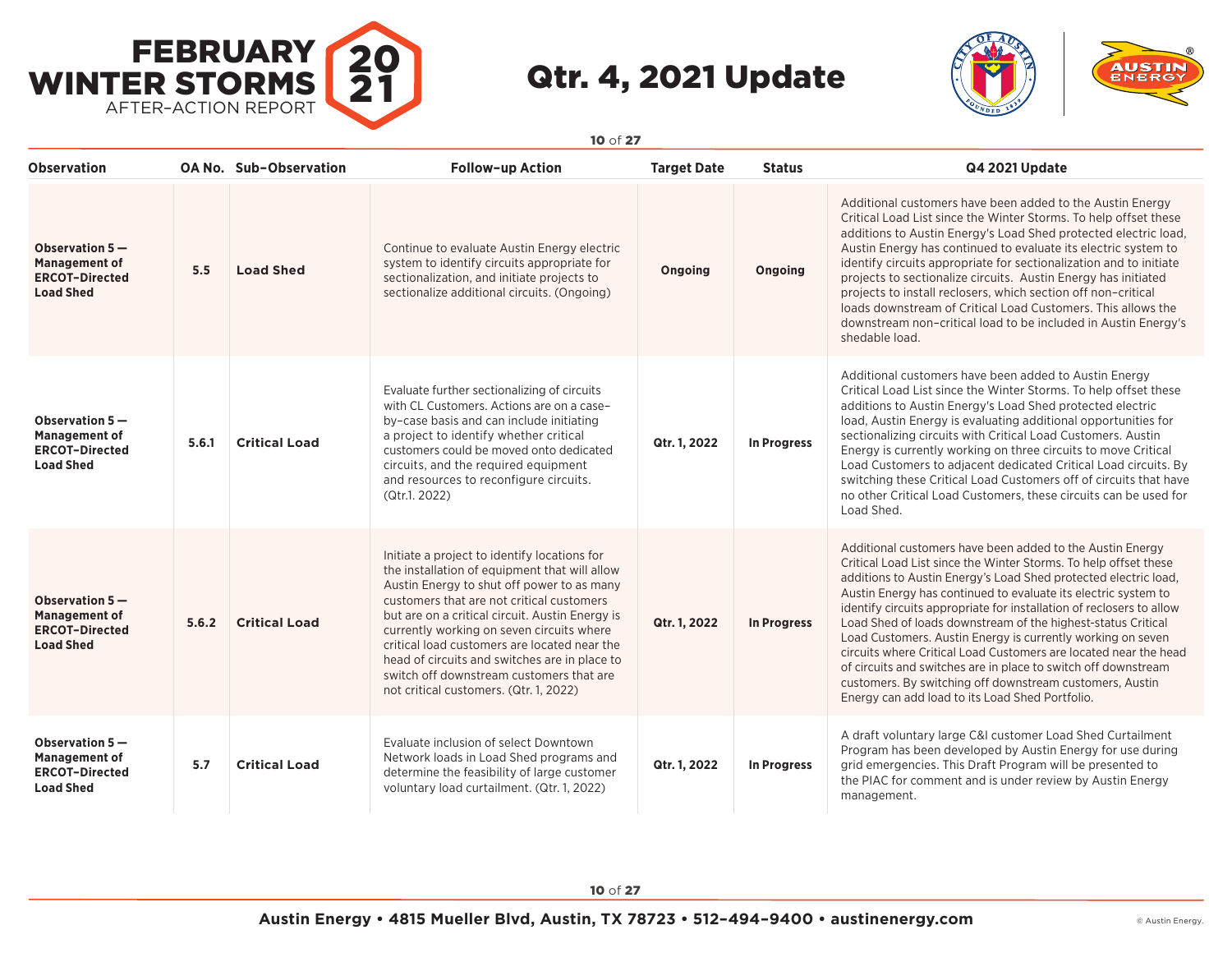



**Observation OA No. Sub–Observation Follow–up Action Target Date Status Q4 2021 Update Observation 5 — Management of ERCOT–Directed Load Shed 5.8 Critical Load** Evaluate refining the current processes for identifying CL Customers and the implementation of an improved online process for CL request intake to optimize CL data handling. (Qtr. 4, 2021) **Qtr. 4, 2021 Completed** The process for identifying Critical Load Customers has been evaluated and a project has been scoped to improve Critical Load processes by incorporating an on–line process for identifying and qualifying Critical Load Customers. **Observation 5 — Management of ERCOT–Directed Load Shed 5.9 Critical Load** Communicate to CL Customers the importance of installing their own backup generators to free up additional circuits for Manual Load Shed. (Qtr. 4, 2021) **Qtr. 4, 2021 Completed** Communication materials have been prepared for use in communicating severe weather resiliency concepts, including the importance of the installation of backup generation and emergency planning, to Critical Load Customers. Austin Energy is also working with Critical Load Customers that provide essential services, such as grocery store chains and other public utilities, to communicate resiliency concepts. While this follow–up action is complete, these communication initiatives will continue beyond 2021. **Observation 5 — Management of ERCOT–Directed Load Shed 5.10 Critical Load** Improve education and communication outreach to CL Customers to ensure they understand that there is always a possibility of an extended outage in extreme grid emergencies and encourage these customers to develop robust emergency plans, including back up generation, sufficient fuel or energy storage and plans for emergencies lasting longer than 24 hours. (Qtr. 4, 2021) **Qtr. 4, 2021 Completed** Communication materials have been prepared for customer meetings for communicating severe weather resiliency concepts, including the importance of the installation of backup generation and emergency planning, sufficient fuel or energy storage and availability of ERCOT EEA app, to Critical Load Customers. Austin Energy is also working with Critical Load Customers that provide essential services, such as grocery store chains and other public utilities, to communicate resiliency concepts. While this follow–up action is complete, these communication initiatives will continue beyond 2021.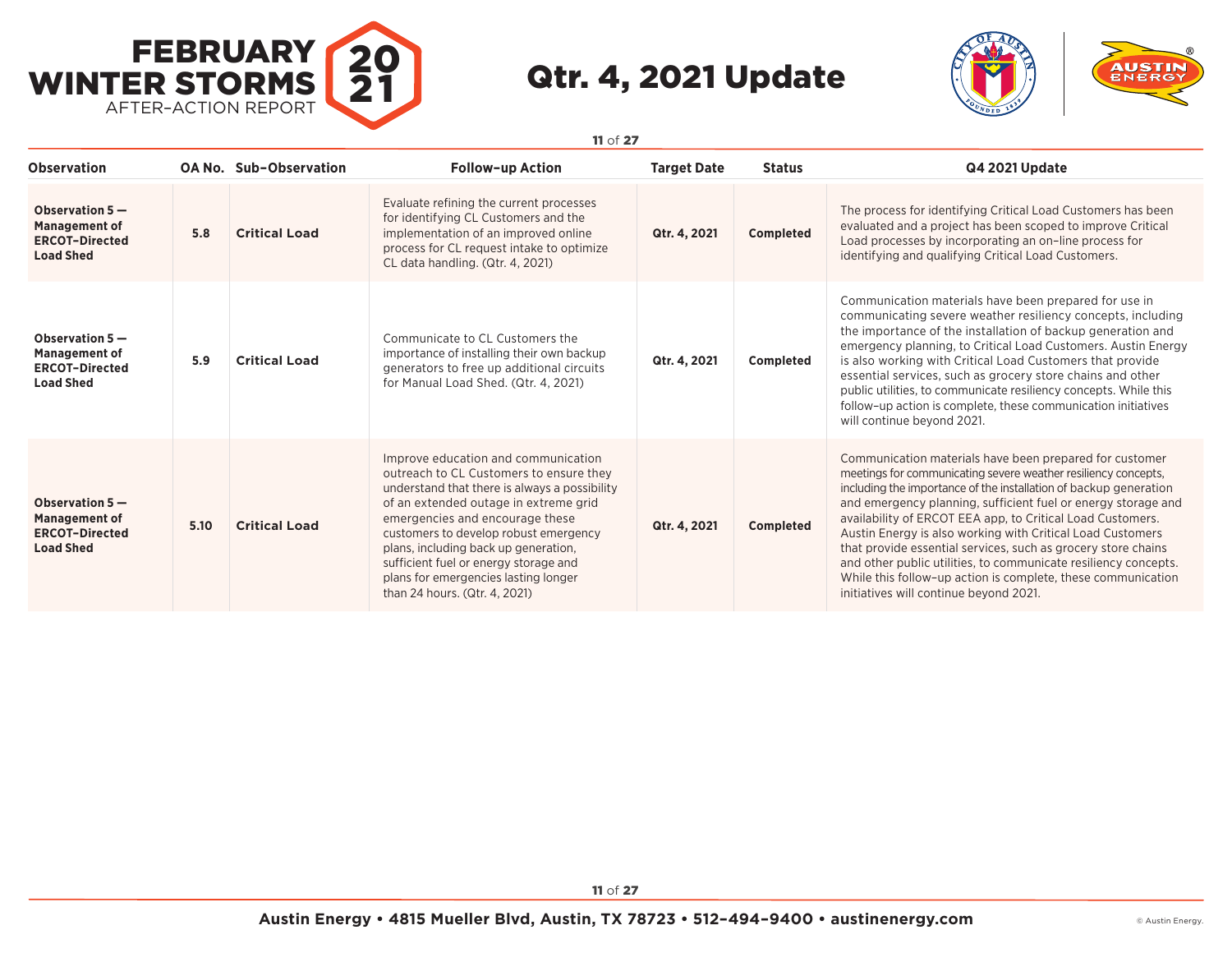



| <b>Observation</b>                                                                    |      | OA No. Sub-Observation                              | <b>Follow-up Action</b>                                                                                                                                                                                                        | <b>Target Date</b> | <b>Status</b> | Q4 2021 Update                                                                                                                                                                                                                                                                                                                                                                                                                                                                                                                                                                                                                                                                                                                                                                                                                                                                                                                                                                                                                                                                                                                                                                                                                                                                                                                    |
|---------------------------------------------------------------------------------------|------|-----------------------------------------------------|--------------------------------------------------------------------------------------------------------------------------------------------------------------------------------------------------------------------------------|--------------------|---------------|-----------------------------------------------------------------------------------------------------------------------------------------------------------------------------------------------------------------------------------------------------------------------------------------------------------------------------------------------------------------------------------------------------------------------------------------------------------------------------------------------------------------------------------------------------------------------------------------------------------------------------------------------------------------------------------------------------------------------------------------------------------------------------------------------------------------------------------------------------------------------------------------------------------------------------------------------------------------------------------------------------------------------------------------------------------------------------------------------------------------------------------------------------------------------------------------------------------------------------------------------------------------------------------------------------------------------------------|
| Observation 5-<br><b>Management of</b><br><b>ERCOT-Directed</b><br><b>Load Shed</b>   | 5.11 | <b>Critical Load</b>                                | Review Austin Energy's ERCOT-mandated<br>UFLS participation and work with ERCOT to<br>jointly develop a strategy to enable greater<br>flexibility around using UFLS circuits during<br>ERCOT-directed Load Shed. (Qtr. 1, 2022 | Qtr. 1, 2022       | In Progress   | Austin Energy has taken several steps since the Winter Storms<br>to address observation 5.11. Austin Energy has participated in<br>ERCOT-required submittals and Requests for Information to<br>assess load shed capability across the state of Texas, taking<br>into account Critical Load customers and circuits needed for<br>UFLS. Austin Energy maintains awareness of the ERCOT-<br>aggregated and reported results. Additionally, Austin Energy<br>continues to review and adjust its feeder list and associated<br>assignments for manual load shed, UFLS, and Critical Load in<br>accordance with Austin Energy's Critical Load criteria. When<br>changes are made to the program, Austin Energy updates its<br>Load Shed application. Finally, Austin Energy participates in<br>multiple ERCOT Working Groups that are reviewing various<br>revisions to ERCOT rules that involve UFLS. Some of the<br>proposed revisions would allow utilities like Austin Energy<br>to manually shed Load connected to under-frequency relays<br>during an energy emergency as long as they can still meet<br>their overall UFLS requirement. This would allow for more<br>load to qualify for manual load shed, helping Austin Energy<br>maintain the ability to rotate outages further into the timeline<br>of an energy emergency. |
| Observation $5-$<br><b>Management of</b><br><b>ERCOT-Directed</b><br><b>Load Shed</b> | 5.12 | <b>Advanced Metering</b><br>Infrastructure<br>(AMI) | Conduct project feasibility discussions<br>between Austin Energy and representatives<br>of its AMI vendor to explore utilizing AMI<br>technology for Load Shed. (Ongoing)                                                      | Ongoing            | Ongoing       | During 2021, Austin Energy conducted project feasibility and<br>kicked off a project, in consultation with the Austin Energy<br>AMI vendor, to develop a manual process for the utilization of<br>AMI for the performance of load shed by the utility. The team<br>is documenting a draft process and capturing the project<br>requirements for integrating the process into Austin Energy<br>ECC operations. The team is also continuing work on AMI<br>application upgrades that will facilitate the use of AMI for load<br>shed performance. This project is ongoing.                                                                                                                                                                                                                                                                                                                                                                                                                                                                                                                                                                                                                                                                                                                                                          |
| Observation 5-<br><b>Management of</b><br><b>ERCOT-Directed</b><br><b>Load Shed</b>   | 5.13 | Large<br><b>C&amp;I Customers</b>                   | Establish a collaborative Load Curtailment<br>program for large C&I customers to safely<br>increase the amount of power available for<br>Load Shed during ERCOT-directed Load<br>Shed events. (Qtr. 4, 2021)                   | Qtr. 4, 2021       | Completed     | A draft voluntary large C&I customer Load Shed Curtailment<br>Program has been developed by Austin Energy to safely<br>increase the amount of power available for Load Shed during<br>ERCOT-directed Load Shed events. This draft Program has<br>been discussed with numerous large C&I customers including<br>select Network customers, was presented to the PIAC for<br>comment and is under review by Austin Energy management.                                                                                                                                                                                                                                                                                                                                                                                                                                                                                                                                                                                                                                                                                                                                                                                                                                                                                                |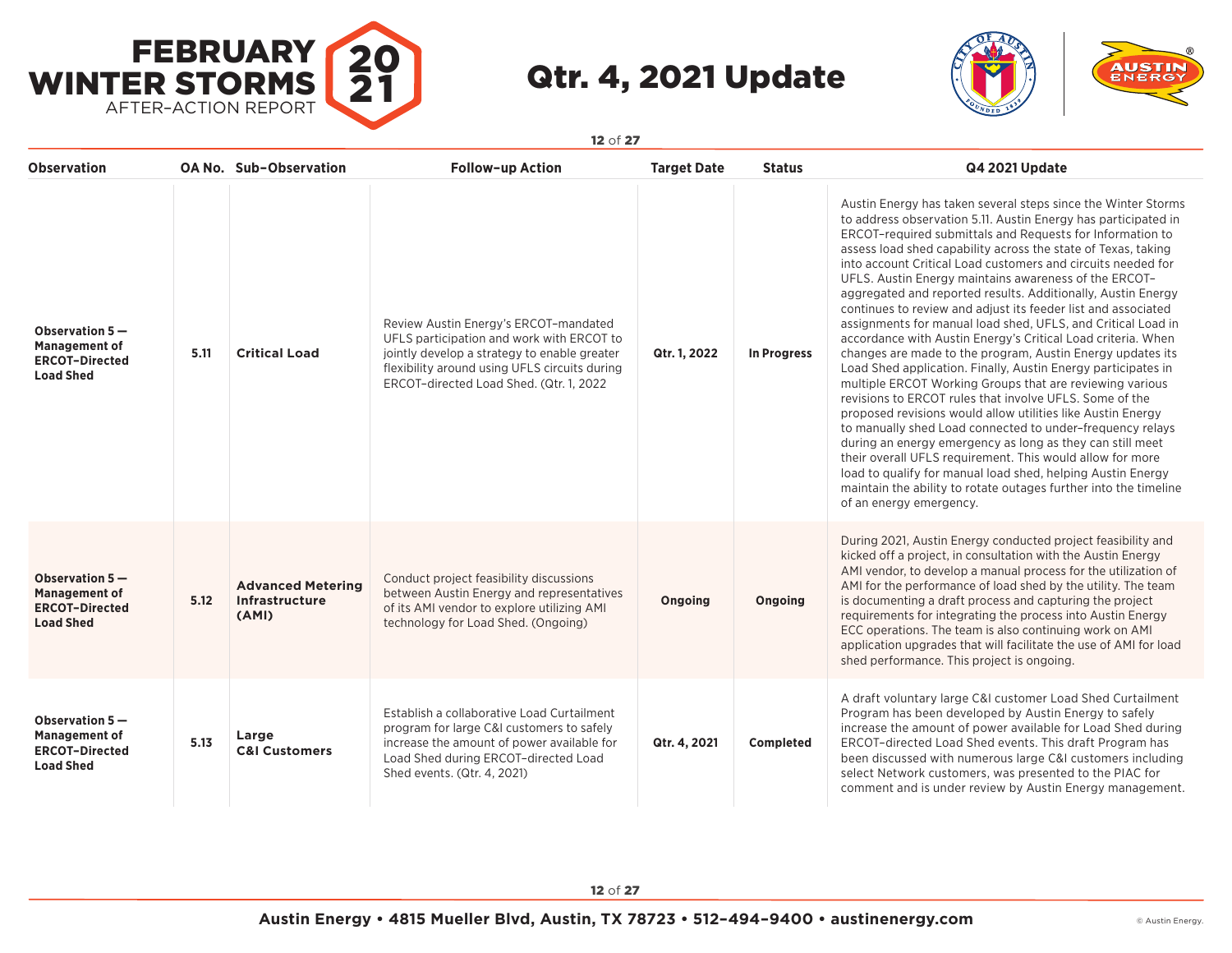



| <b>Observation</b>                                                                    |      | OA No. Sub-Observation                                    | <b>Follow-up Action</b>                                                                                                                                                                                                                                   | <b>Target Date</b> | <b>Status</b>    | Q4 2021 Update                                                                                                                                                                                                                                                                                                                                                                                                               |
|---------------------------------------------------------------------------------------|------|-----------------------------------------------------------|-----------------------------------------------------------------------------------------------------------------------------------------------------------------------------------------------------------------------------------------------------------|--------------------|------------------|------------------------------------------------------------------------------------------------------------------------------------------------------------------------------------------------------------------------------------------------------------------------------------------------------------------------------------------------------------------------------------------------------------------------------|
| Observation 5-<br><b>Management of</b><br><b>ERCOT-Directed</b><br><b>Load Shed</b>   | 5.14 | Large<br><b>C&amp;I Customer</b>                          | Identify large C&I customers that require<br>coordination due to complex service<br>arrangements or potential onsite hazards.<br>(Qtr. 1, 2022)                                                                                                           | Qtr. 1, 2022       | Completed        | Austin Energy has identified large C&I customers that require<br>coordination during Load Shed events due to complex service<br>arrangements or potential onsite hazards (such a hazardous<br>material storage).                                                                                                                                                                                                             |
| Observation 5-<br><b>Management of</b><br><b>ERCOT-Directed</b><br><b>Load Shed</b>   | 5.15 | Downtown<br>Underground<br><b>Electric Network</b>        | Develop a communications protocol to<br>engage Downtown Network customers<br>on voluntary, collaborative and customer-<br>implemented reductions of power use. This<br>includes shutting down all non-essential<br>lighting and equipment. (Qtr. 4, 2021) | Qtr. 4, 2021       | <b>Completed</b> | Austin Energy has compiled a list of customers in large<br>commercial buildings on the downtown network with which<br>to engage in discussions of a voluntary load reduction<br>program. For these customers, Austin Energy has developed<br>communication protocols and materials for contacting building<br>representatives individually. Communications materials for<br>these customers mirror draft EEA communications. |
| Observation $5-$<br><b>Management of</b><br><b>ERCOT-Directed</b><br><b>Load Shed</b> | 5.16 | Downtown<br><b>Underground</b><br><b>Electric Network</b> | Develop a method to manually cycle large<br>commercial buildings for future Load Shed<br>events. (Qtr. 4, 2021)                                                                                                                                           | Qtr. 4, 2021       | Completed        | Austin Energy staff have conducted on-site assessments at<br>large commercial buildings in order to develop methods to<br>manually shut off load during ERCOT-directed Load Shed<br>events. Methods were developed that considered variables<br>such as Austin Energy crew logistics and optimum number of<br>buildings to be shut off at any one time.                                                                      |
| Observation $5-$<br><b>Management of</b><br><b>ERCOT-Directed</b><br><b>Load Shed</b> | 5.17 | Downtown<br><b>Underground</b><br><b>Electric Network</b> | Initiate a project to document and formalize<br>this manual process. (Qtr. 4, 2021)                                                                                                                                                                       | Qtr. 4, 2021       | Completed        | Austin Energy developed methods to manually shut off large<br>downtown commercial buildings during ERCOT-directed Load<br>Shed events. These manual methods were documented and<br>formalized.                                                                                                                                                                                                                               |
| Observation 6-<br><b>ERCOT Market and</b><br><b>Generation Plants</b>                 | 6.1  |                                                           | Monitor and engage with regulatory<br>changes in the Weatherization Preparation<br>area. (Ongoing)                                                                                                                                                        | Ongoing            | Ongoing          | During 2021, Austin Energy actively engaged with the regulatory<br>process with respect to the weatherization and winter weather<br>preparation of generation facilities. Austin Energy worked to<br>implement weatherization directives. Austin Energy's regulatory<br>engagement included the submittal of comments to the PUCT<br>concerning the development and adoption of the PUCT's<br>Weatherization Rule.           |
| Observation 6-<br><b>ERCOT Market and</b><br><b>Generation Plants</b>                 | 6.2  |                                                           | Review and update the existing Plant<br>Freeze Protection Checklists.<br>(Completed Qtr. 4, 2021)                                                                                                                                                         | Qtr. 4, 2021       | Completed        | Austin Energy conducted an assessment of Plant Freeze<br>Protection Checklists and all identified updates have been<br>successfully implemented or are scheduled for immediate<br>implementation following generation facility maintenance<br>outages that are currently underway.                                                                                                                                           |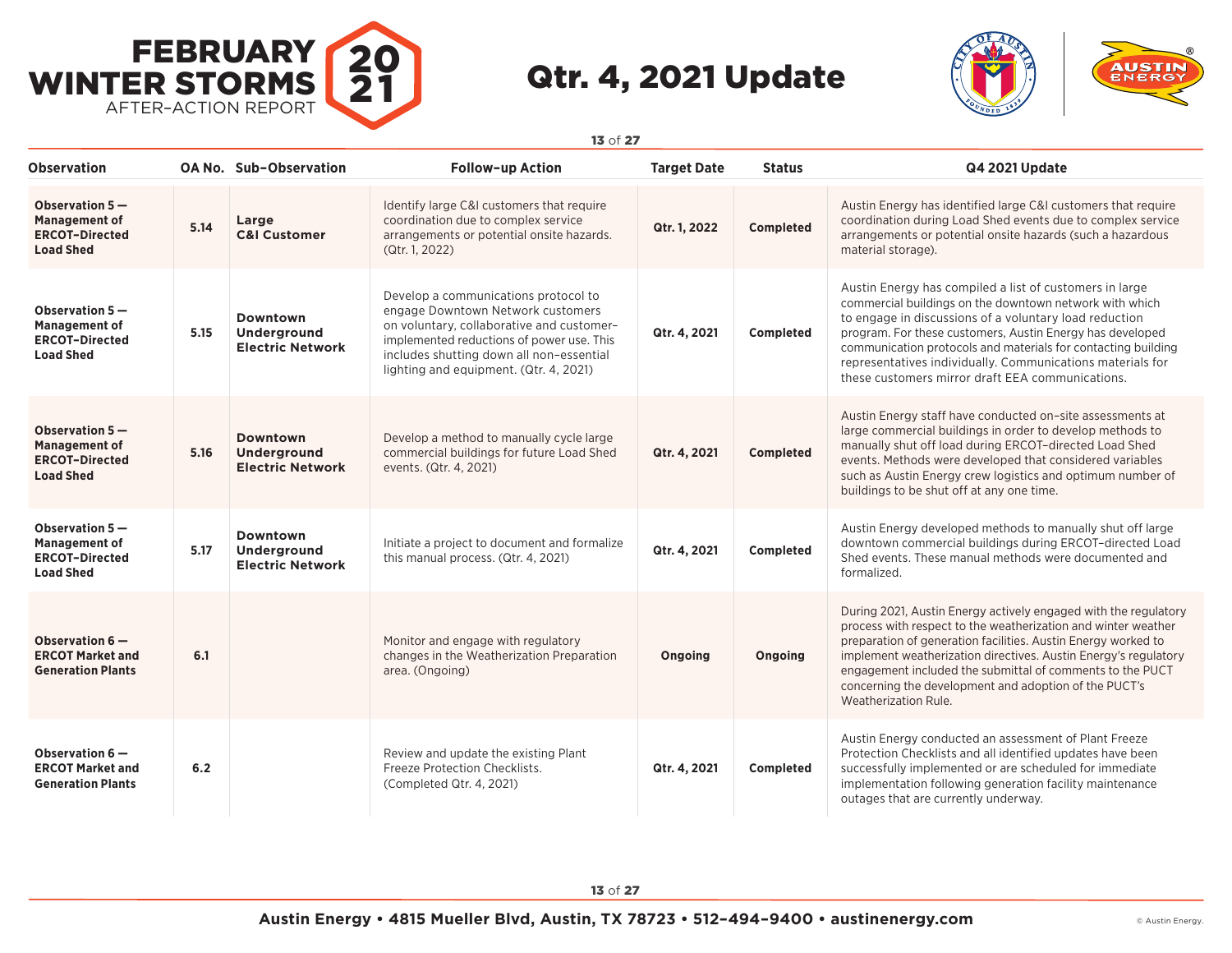



| <b>Observation</b>                                                      |       | <b>OA No. Sub-Observation</b> | <b>Follow-up Action</b>                                                                                                                                                                                                          | <b>Target Date</b> | <b>Status</b>    | Q4 2021 Update                                                                                                                                                                                                                                                                                                                                                                                                                                                              |
|-------------------------------------------------------------------------|-------|-------------------------------|----------------------------------------------------------------------------------------------------------------------------------------------------------------------------------------------------------------------------------|--------------------|------------------|-----------------------------------------------------------------------------------------------------------------------------------------------------------------------------------------------------------------------------------------------------------------------------------------------------------------------------------------------------------------------------------------------------------------------------------------------------------------------------|
| Observation 6-<br><b>ERCOT Market and</b><br><b>Generation Plants</b>   | 6,3   |                               | Assess heat tracing on lines at floors of gas<br>Generation Plants and outside water piping<br>and perform any necessary upgrades.<br>(Qtr. 4, 2021)                                                                             | Qtr. 4, 2021       | <b>Completed</b> | Austin Energy hired a third-party to perform an assessment<br>of heat tracing at gas Generation Plants including on lines in<br>floors and outside water piping. Upgrades and improvements<br>identified in the assessment have been performed.                                                                                                                                                                                                                             |
| Observation 6-<br><b>ERCOT Market and</b><br><b>Generation Plants</b>   | 6.4   |                               | Review and evaluate the weatherization<br>practices, including checklists and<br>procedures for routine winter preparedness,<br>at power generation facilities. (Qtr. 4, 2021)                                                   | Qtr. 4, 2021       | Completed        | Weatherization practices, including checklists and procedures<br>for routine winter preparedness, were evaluated at all power<br>generation facilities.                                                                                                                                                                                                                                                                                                                     |
| Observation 6-<br><b>ERCOT Market and</b><br><b>Generation Plants</b>   | 6.5   |                               | Evaluate field instrumentation and<br>conduct engineering analysis of<br>winterization measures at all facilities.<br>Implement the identified corrective and<br>freeze protection measures. (Qtr. 4, 2021)                      | Qtr. 4, 2021       | <b>Completed</b> | An evaluation of field instrumentation was completed, and an<br>engineering analysis of winterization measures was conducted<br>and completed at all facilities. The identified corrective and<br>freeze protection measures were successfully implemented.                                                                                                                                                                                                                 |
| Observation 6-<br><b>ERCOT Market and</b><br><b>Generation Plants</b>   | 6.6.1 |                               | At District Energy and Cooling (DEC)<br>facilities, review existing cooling tower<br>procedures to include draining non-<br>operational cooling towers and maintaining<br>continuous flow in operational ones.<br>(Qtr. 4, 2021) | Qtr. 4, 2021       | Completed        | Cooling towers have been inspected and verified to be<br>functional and ready for winter temperatures and procedures<br>are in place for draining non-operational cooling towers<br>and maintaining continuous flow in operational towers.<br>A final Standard Operating Procedure is in place to operate<br>the storage tanks as needed to keep towers warm in winter<br>temperatures.                                                                                     |
| Observation 6-<br><b>ERCOT Market and</b><br><b>Generation Plants</b>   | 6.6.2 |                               | At DEC facilities, design and implement<br>change controls to optimally run cooling<br>towers when temperatures are below<br>freezing. (Qtr. 4, 2021)                                                                            | Qtr. 4, 2021       | Completed        | Change controls have been designed and implemented for all<br>DEC facilities, so that DEC cooling towers will operate on "Auto"<br>Mode" and will be able to run in below freezing temperatures.                                                                                                                                                                                                                                                                            |
| Observation $6-$<br><b>ERCOT Market and</b><br><b>Generation Plants</b> | 6.6.3 |                               | At DEC facilities, fabricate and install<br>protection on a gas turbine inlet filter<br>to prevent ice and snow buildup from<br>entering a gas turbine and causing a<br>power trip. (Qtr. 4, 2021)                               | Qtr. 4, 2021       | Completed        | As the manufacturer has not approved a permanent solution<br>for the fabrication and installation of protection on a gas<br>turbine inlet filter to prevent ice and snow buildup from<br>entering the gas turbine (potentially causing a power trip).<br>measures are in place for the installation of a temporary shield<br>to prevent snow from entering the gas turbine. Austin Energy<br>DEC staff continuing to work with the manufacturer on a<br>permanent solution. |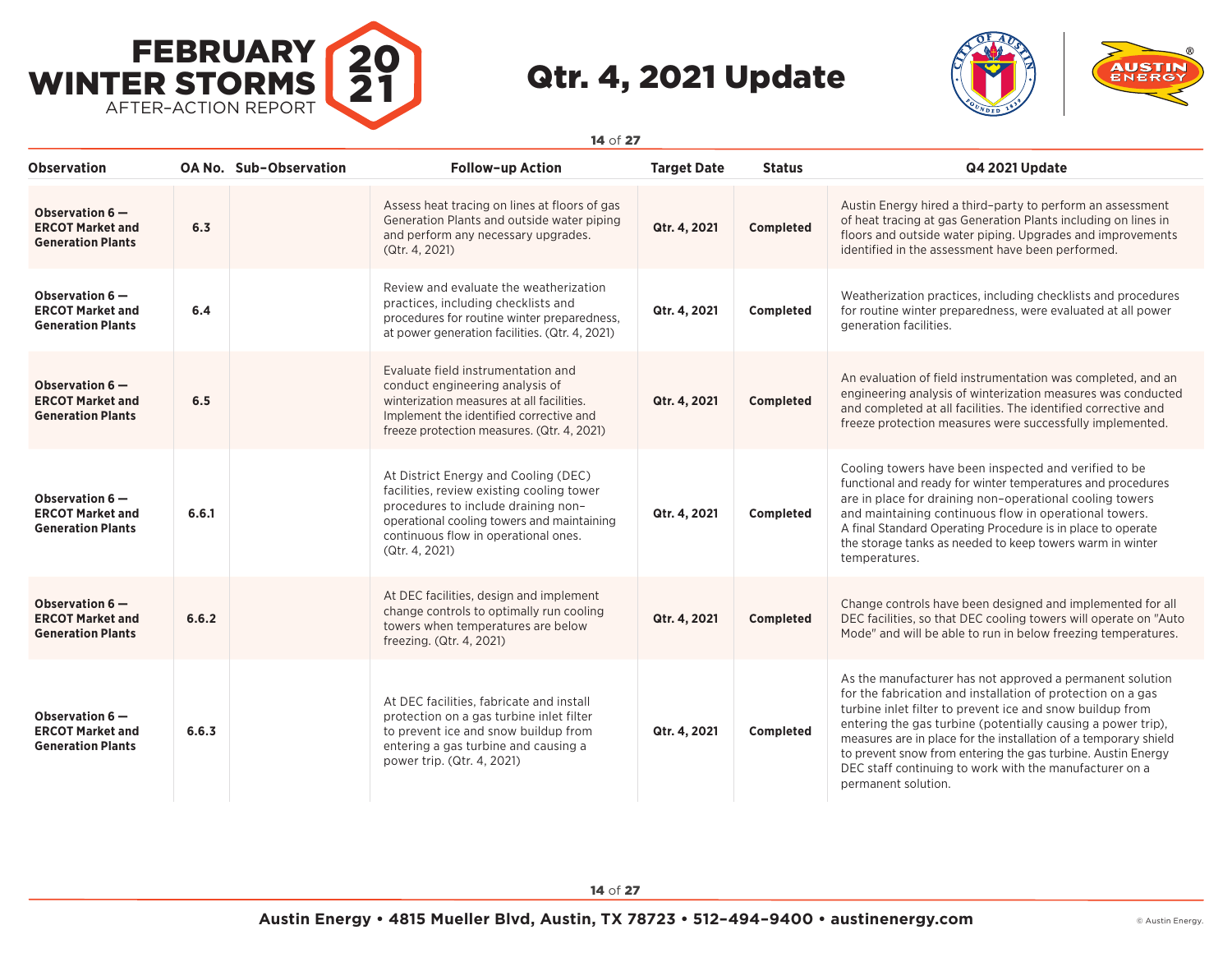



**Observation OA No. Sub–Observation Follow–up Action Target Date Status Q4 2021 Update Observation 6 — ERCOT Market and Generation Plants 6.7** Recommission Nacogdoches Generation Facility in anticipation of 2021–2022 winter season. (Qtr. 4, 2021) **Qtr. 4, 2021 Completed** Nacogdoches Generation Facility is in service and has been reported to the PUCT and ERCOT as available. **Observation 7 — Restoration Process 7.1 Damage Assessment Personnel** Document expansion of the Incident Command Team to include damage assessment functions and responsibilities, to be activated during major storms and events. (Qtr. 1, 2022) **Qtr. 1, 2022 Completed** The Austin Energy Incident Command Team organization was reviewed and damage assessor positions were added to the organizational chart. During Incident Command activations, these damage assessor positions are tasked with performing damage assessments. Necessary equipment and applications have been acquired for these new Incident Command positions. **Observation 7 — Restoration Process 7.2 Damage Assessment Personnel** Expand damage assessment staffing with selected Engineering and Distribution Electrician staff in secondary roles. (Qtr. 2, 2022) **Qtr. 2, 2022 In Progress** Due Qtr. 2, 2022 **Observation 7 — Restoration Process 7.3 Damage Assessment Personnel** Document damage assessment role into the ADMS Field Client<sup>12</sup> and implement this capability in ADMS. (Qtr. 1, 2022) **Qtr. 1, 2022 Completed** The addition of damage assessor positions to the Austin Energy Incident Command organization has been documented. The associated work order process has been automated and has been implemented into ADMS. Candidates to perform damage assessments were identified among traditional and non–traditional crew positions (including the metering group, streetlight crews and home inspectors), and assigned to these roles. In December, 2021, these candidates received field client training and all other training needed to perform the damage assessment role. Necessary equipment and applications have been acquired for these new Incident Command positions. **Observation 7 — Restoration Process 7.4 Single Outage Process** Add the Single Outage Process to the Incident Command Process Catalog. (Qtr. 1, 2022) **Qtr. 1, 2022 Completed** The Single Outage Process has been added to the Incident Command Process catalog. This process includes the performance of single–outage investigation and repair using AMI and ADMS. **Observation 7 — Restoration Process 7.5 Single Outage Process** Enhance the Single Outage System by integrating ADMS and the AMI Head End System (the front–end system that transmits meter data from the field). This integration will minimize or eliminate the need for manual intervention, resulting in increased efficiency and a more rapid response time. (Qtr. 2, 2022) **Qtr. 2, 2022 In Progress** Due Qtr. 2, 2022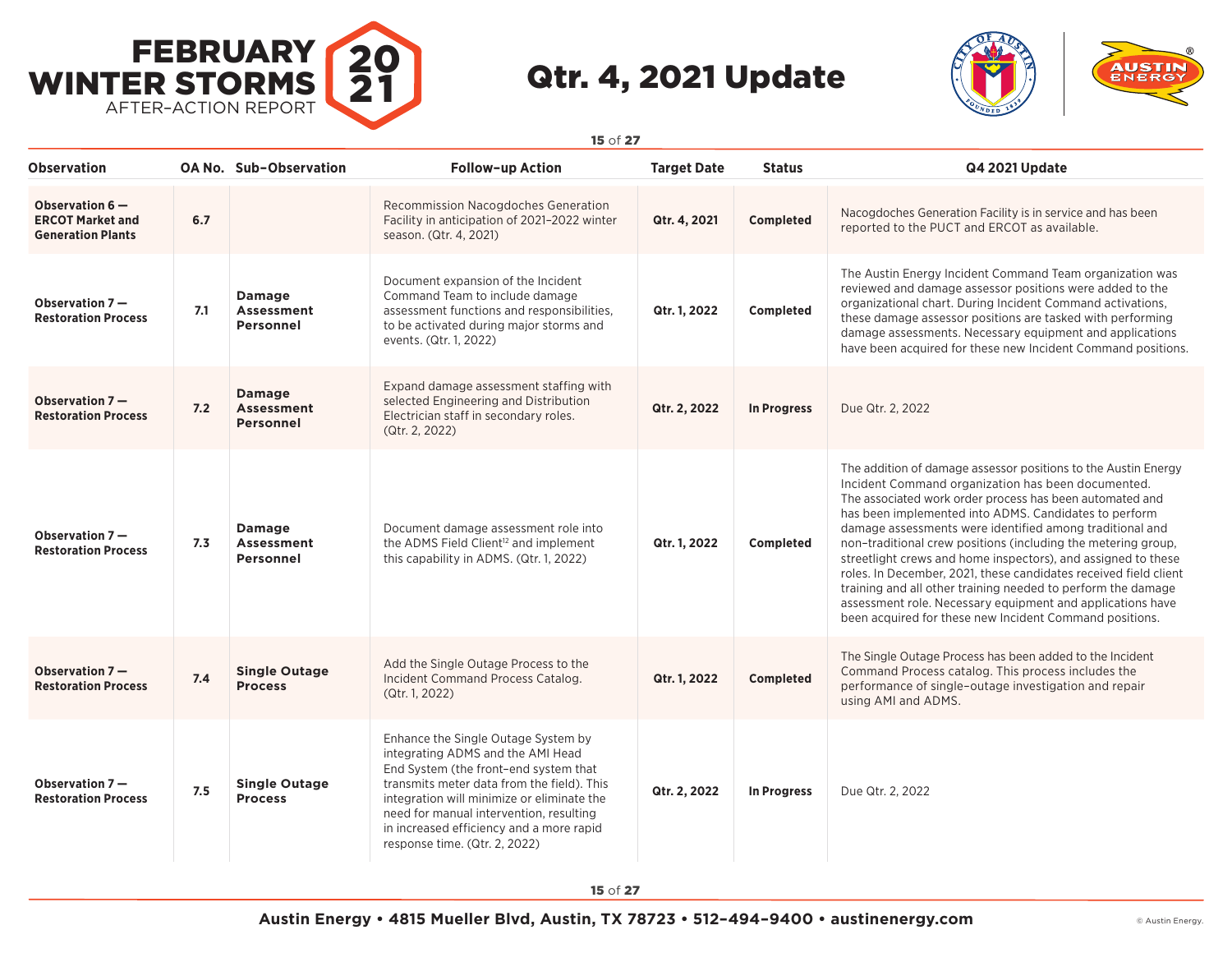



**Observation OA No. Sub–Observation Follow–up Action Target Date Status Q4 2021 Update Observation 7 — Restoration Process 7.6 ADMS** Brief the Field Crews and Control Room Operators on the importance of promptly updating the work order status in ADMS. (Completed Qtr. 1, 2021) **Qtr. 1, 2021 Completed** Training on the proper methodology for updating ADMS (ADMS Updating Training) was provided to all field personnel during their regularly scheduled Field Client/WebDMD training. ADMS Updating Training was also provided to Field Crews and Control Room Operators during their 2021 training on nested outages. ADMS Updating Training will continue to be conducted on an "as needed" basis. **Observation 7 — Restoration Process 7.7.1 ADMS** Address ADMS user screen issues as follows: A technical issue was identified and resolved by immediately installing a patch by the ADMS vendor during the Winter Storms event. (Completed Qtr. 2, 2021) **Qtr. 2, 2021 Completed** The ADMS software vendor identified a technical issue with user screens that was the result of a software error. The vendor created a patch to resolve this error, and the technical issue was resolved by the installation of the patch by the ADMS vendor. **Observation 7 — Restoration Process 7.7.2 ADMS** A production update that addressed screen issues was posted in Production. (Completed Qtr. 2, 2021) **Qtr. 2, 2021 Completed** The ADMS software vendor identified a technical issue with user screens that was the result of a software error. The vendor created a patch to resolve this error. The vendor then tested this patch and applied it to Austin Energy production ADMS environment during the Winter Storm event. **Observation 7 — Restoration Process 7.7.3 ADMS** ADMS outage–file–related issues that impacted the Outage Map and Outage Alert Texting were caused by file format and internal processing issues. These issues caused a group of affected customers to be unrepresented on the outage map and excluded from outage text alerts. A set of fixes was deployed. (Completed Qtr. 3, 2021) **Qtr. 3, 2021 Completed** The ADMS software vendor identified that the file the ADMS software sends to the Outage Map had misrepresented a subset of customers' outage status. The ADMS vendor determined the cause of this issue, created and tested a software patch, and then supplied these patches for application by Austin Energy. These fixes were successfully deployed by Austin Energy.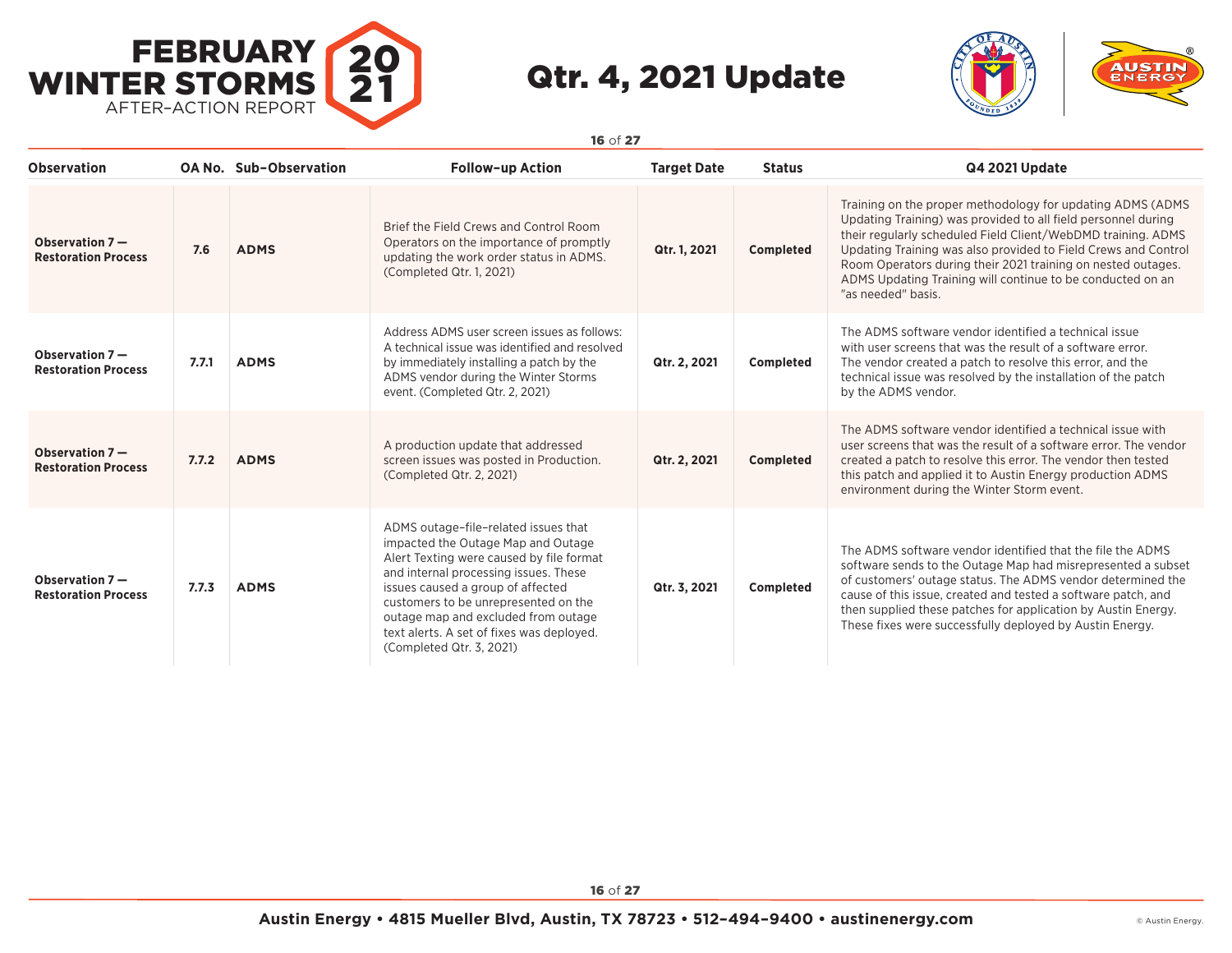



| <b>Observation</b>                             |      | <b>OA No. Sub-Observation</b> | <b>Follow-up Action</b>                                                                                                                                                                                                                                                                                                                                                                            | <b>Target Date</b> | <b>Status</b>    | Q4 2021 Update                                                                                                                                                                                                                                                                                                                                                                                                                                                                                                                                                                                                                                                                                                                                                                                                                                                                                                                                                                                                                                                                                                                                                                                                                                                                                                              |
|------------------------------------------------|------|-------------------------------|----------------------------------------------------------------------------------------------------------------------------------------------------------------------------------------------------------------------------------------------------------------------------------------------------------------------------------------------------------------------------------------------------|--------------------|------------------|-----------------------------------------------------------------------------------------------------------------------------------------------------------------------------------------------------------------------------------------------------------------------------------------------------------------------------------------------------------------------------------------------------------------------------------------------------------------------------------------------------------------------------------------------------------------------------------------------------------------------------------------------------------------------------------------------------------------------------------------------------------------------------------------------------------------------------------------------------------------------------------------------------------------------------------------------------------------------------------------------------------------------------------------------------------------------------------------------------------------------------------------------------------------------------------------------------------------------------------------------------------------------------------------------------------------------------|
| Observation $7-$<br><b>Restoration Process</b> | 7.8  | <b>ADMS</b>                   | Evaluate and improve existing restoration<br>processes to include identification of<br>factors that determine when ADMS should<br>switch out of "tiered Estimated Time of<br>Restoration (ETR) mode" and back into<br>normal operations mode, information<br>on truck availability, automation of work<br>orders and implementation of a Distributed<br>Dispatch Process. (Completed Qtr. 2, 2021) | Qtr. 2, 2021       | <b>Completed</b> | An evaluation of existing storm restoration processes has<br>been completed, and the following determinations and<br>improvements have been made. An evaluation determined<br>that the deactivation of the ADMS Storm Mode restoration<br>process and shift to a "tiered ETR" restoration process is not<br>appropriate at this time. Factors considered included the<br>number and type of outages, the rate of outage acceleration<br>or deceleration and crew availability. Accordingly, the Energy<br>Control Center will continue to use ADMS Storm Mode during<br>major storms until such time as these factors change. Storm<br>restoration work orders have now been automated in Field<br>Client and Field Client training has been given to all appropriate<br>personnel. In addition, an Austin Energy On-Call Operations<br>Dashboard has been created in Smartsheet and implemented.<br>This Dashboard is the sole repository for crew numbers, crew<br>make-up and work order automation. This Dashboard enables<br>System Operations to assign crews to investigate incidents<br>and to update reporting on incident restoration and close-out,<br>and it also establishes a hierarchy for assignment of crews<br>and communication of customer support needs. All follow-up<br>actions have been completed. |
| Observation 7-<br><b>Restoration Process</b>   | 7.9  | <b>ADMS</b>                   | Identify activities that can be delegated<br>to other roles to allow staff serving as<br>Operators and Shift Supervisors additional<br>bandwidth and conduct a Dispatcher<br>training simulation. (Completed Qtr. 2, 2021)                                                                                                                                                                         | Qtr. 2, 2021       | Completed        | The Single Outage Process is now complete. An evaluation of<br>what activities can be delegated is also now complete. It has<br>been determined that the existing SmartSheet Austin Energy<br>On-Call Operations Dashboard is appropriate for use as the<br>sole repository for crew make-up and numbers.                                                                                                                                                                                                                                                                                                                                                                                                                                                                                                                                                                                                                                                                                                                                                                                                                                                                                                                                                                                                                   |
| Observation $7-$<br><b>Restoration Process</b> | 7.10 | <b>ADMS</b>                   | Develop and formalize the Single Outage<br>Process. (Completed Qtr. 3, 2021)                                                                                                                                                                                                                                                                                                                       | Qtr. 3, 2021       | Completed        | The development and formalization of the Single Outage<br>Process is complete. To facilitate the automation of work<br>orders, Field Client training has been given to all appropriate<br>employees. System Operational personnel can now assign<br>crews to incidents and these crews are trained on the<br>Escalation Process and can investigate, update, restore<br>and close incidents, as appropriate.                                                                                                                                                                                                                                                                                                                                                                                                                                                                                                                                                                                                                                                                                                                                                                                                                                                                                                                |
| Observation 7-<br><b>Restoration Process</b>   | 7.11 | <b>ADMS</b>                   | Evaluate and improve the Escalation<br>Process, communicate with and train<br>personnel on the new Escalation Process.<br>(Completed Qtr. 3, 2021)                                                                                                                                                                                                                                                 | Qtr. 3, 2021       | Completed        | The evaluation and the related incorporation of improvements<br>to the Escalation Process are now complete. A Distributed<br>Dispatch Process has been implemented and the roles of ADMS<br>personnel during a storm scenario have been identified. The<br>flow of communication has also been mapped in order to avoid<br>communication overload and to free up System Operations<br>personnel to work on other objectives.                                                                                                                                                                                                                                                                                                                                                                                                                                                                                                                                                                                                                                                                                                                                                                                                                                                                                                |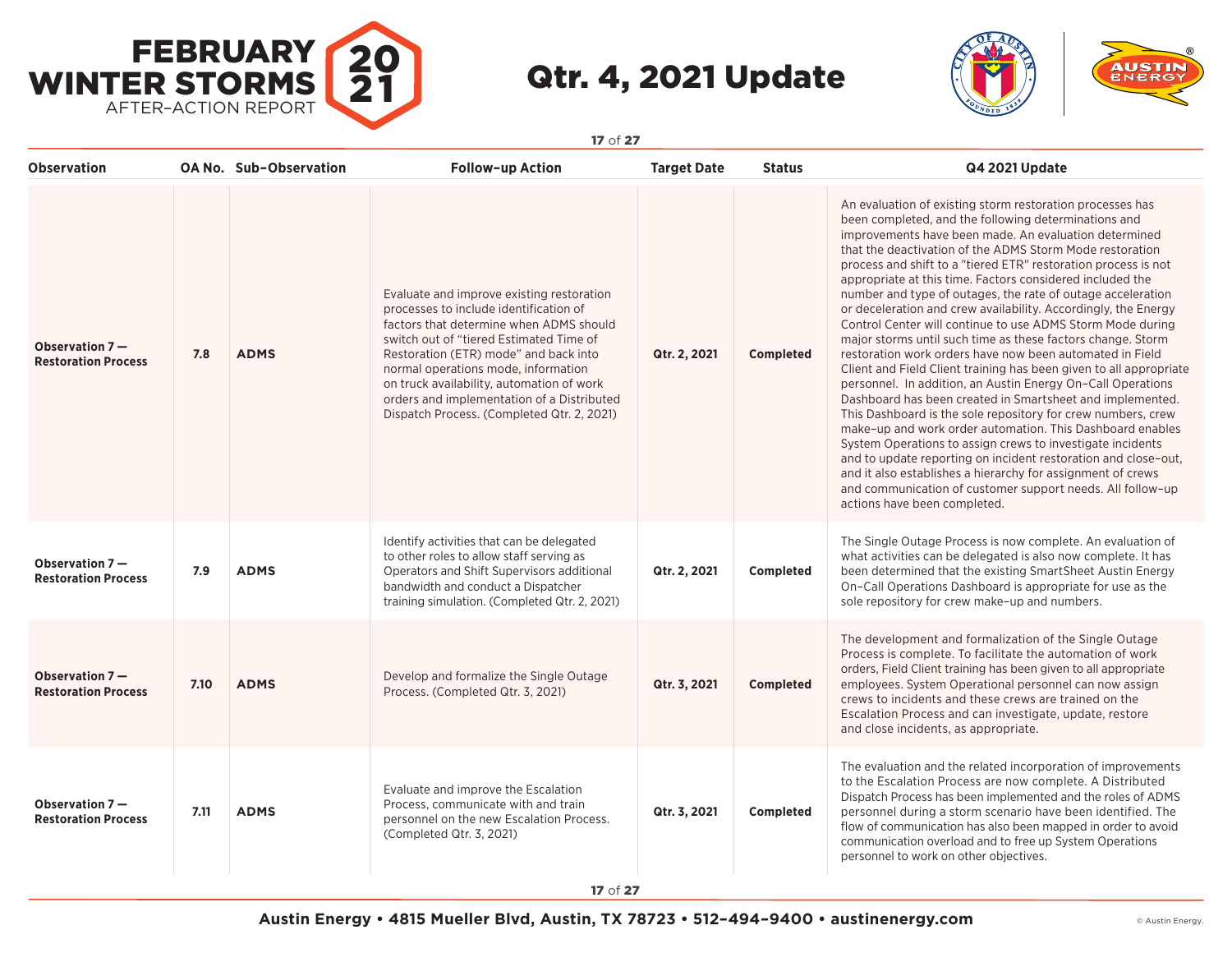



**Observation OA No. Sub–Observation Follow–up Action Target Date Status Q4 2021 Update Observation 7 — Restoration Process 7.12 ADMS** Develop and implement a tiered ETR process to be used during future storm restorations. (Qtr. 2, 2022) **Qtr. 2, 2022 In Progress** Due Qtr. 2, 2022 **Observation 7 — Restoration Process 7.13 ADMS** Develop tier levels, e.g., large groups, medium groups, small groups and singles. (Qtr. 2, 2002) **Qtr. 2, 2022 In Progress** Due Qtr. 2, 2022 **Observation 7 — Restoration Process 7.14 ADMS** Develop new team with roles and responsibilities as part of Incident Command. (Qtr. 2, 2022) **Qtr. 2, 2022 In Progress** Due Qtr. 2, 2022 **Observation 7 — Restoration Process 7.15 Energy Management System/ Supervisory Control and Data Acquisition System (EMS/SCADA)** Continue to test and update the EMS/ SCADA System as necessary to maintain its effectiveness. (Ongoing) **Ongoing Ongoing** In the normal course of business, Austin Energy conducts regular testing and updates to its EMS/SCADA System to maintain its effectiveness. Regular testing and updating was performed during 2021. **Observation 7 — Restoration Process 7.16 Cold Load Pickup** Continue to field sectionalize and restore circuits in increments where Cold Load Pickup is an issue in the short term, while evaluating long–term alternative processes. (Ongoing) **Ongoing Ongoing** Austin Energy has reviewed its Cold Load Process and has determined that, during periods of extreme weather when Cold Load Pickup is a concern, it will continue to bring circuits back up incrementally or will bring circuits back up in segments using remote controls or by dispatching field personnel to operate field sectioning devices. Austin Energy is also implementing projects to add reclosers on distribution feeders, so that it can remotely operate these devices instead of dispatching field personnel during periods of inclement weather. These projects are expected to have benefits from a safety perspective and to improve restoration times. **Observation 7 — Restoration Process 7.17 Cold Load Pickup** Evaluate the Cold Load Pickup process to determine necessary changes and document the process for bringing back circuits when Cold Load Pickup may affect restoration. (Qtr. 1, 2022) **Qtr. 1, 2022 In Progress** Austin Energy has reviewed its Cold Load Process and has determined that, during periods of extreme weather when Cold Load Pickup is a concern, it will continue to bring circuits back up incrementally or will bring circuits back up in segments using remote controls or by dispatching field personnel to operate field sectioning devices.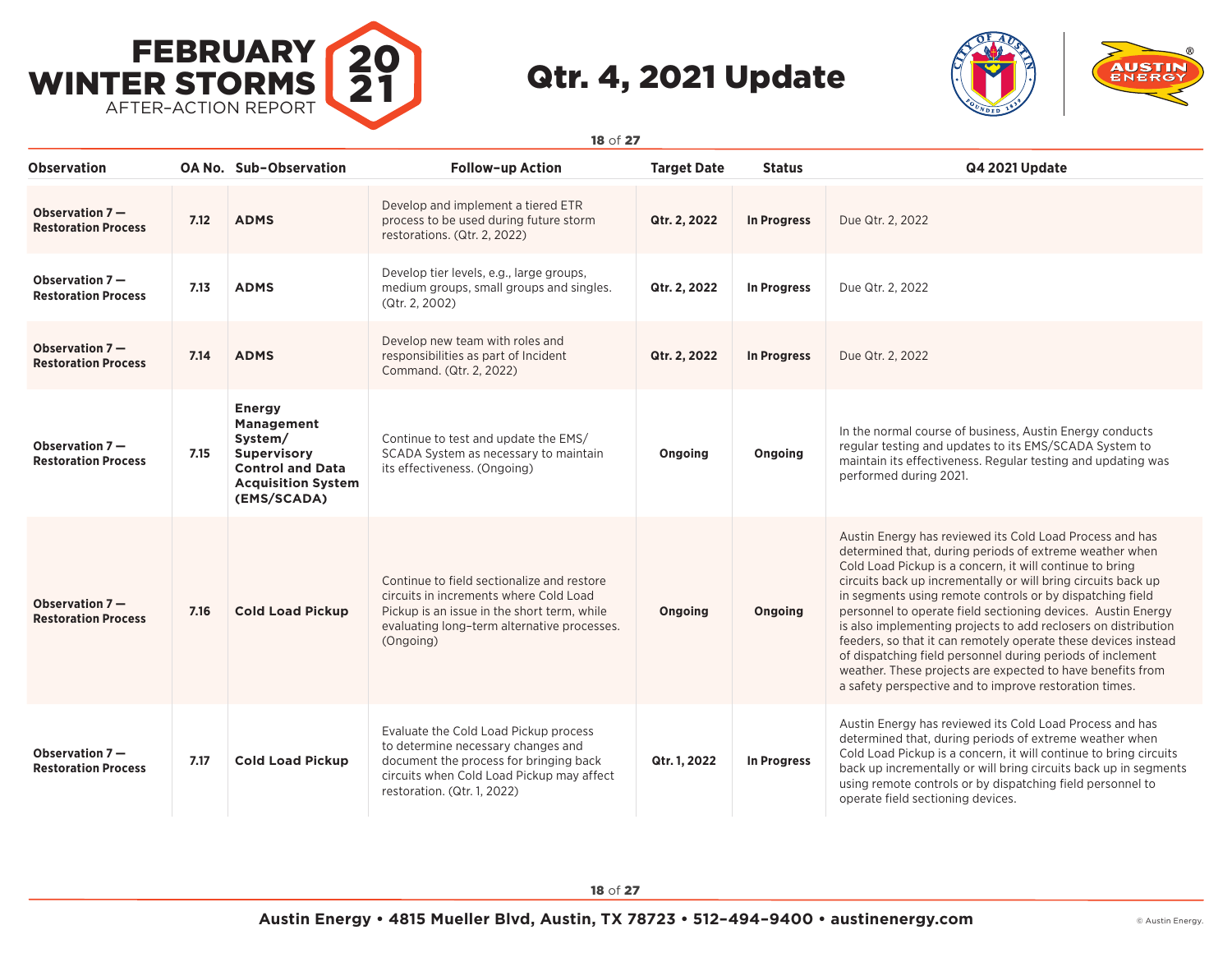



| <b>Observation</b>                                                                     |      | OA No. Sub-Observation  | Follow-up Action                                                                                                                                                                                                                                                                                 | <b>Target Date</b> | <b>Status</b> | Q4 2021 Update                                                                                                                                                                                                                                                                                                                                                                                                                                                                                                                                                                                                                                                                                                                                                                                                                                                                                       |
|----------------------------------------------------------------------------------------|------|-------------------------|--------------------------------------------------------------------------------------------------------------------------------------------------------------------------------------------------------------------------------------------------------------------------------------------------|--------------------|---------------|------------------------------------------------------------------------------------------------------------------------------------------------------------------------------------------------------------------------------------------------------------------------------------------------------------------------------------------------------------------------------------------------------------------------------------------------------------------------------------------------------------------------------------------------------------------------------------------------------------------------------------------------------------------------------------------------------------------------------------------------------------------------------------------------------------------------------------------------------------------------------------------------------|
| Observation 7-<br><b>Restoration Process</b>                                           | 7.18 | <b>Cold Load Pickup</b> | Evaluate geographic areas with large<br>penetrations of electric heating appliances<br>and further analyze alternative relay<br>settings and other mitigation factors,<br>such as automated reclosers. (Qtr. 1, 2022)                                                                            | Qtr. 1, 2022       | In Progress   | Austin Energy is evaluating methods for alleviating Cold Load<br>Pickup issues by studying the effects of extended periods of<br>extreme cold on substation feeder breakers. Periods of extreme<br>extended cold can potentially cause main-line reclosers to<br>exceed the associated manufacturer's rated values, which may<br>cause the reclosers to be placed in by-pass mode. Methods<br>currently being evaluated for alleviating these effects include<br>potentially placing main line reclosers into a manual/bypass<br>mode to allow a substation feeder to pick up load. A high-<br>level evaluation is underway of the required processes and<br>coordination that would be required to implement this method<br>and for ECC and field crews to monitor feeder head loading and<br>closely monitor the slow process of bringing load back so as to<br>avoid main line conductor failure. |
| Observation $7-$<br><b>Restoration Process</b>                                         | 7.19 | <b>Cold Load Pickup</b> | Continue to communicate to the public, and<br>to building operators and facility managers,<br>the importance of turning off electrical<br>devices and setting back thermostats when<br>electric outages occur, and to slowly adjust<br>thermostat settings after power is restored.<br>(Ongoing) | Ongoing            | Ongoing       | Austin Energy communications staff regularly communicate<br>to the public, to building operators and to facility managers<br>the importance of turning off electrical devices and setting<br>back thermostats when electric outages occur and to slowly<br>adjust thermostat settings after power is restored. This staff<br>also regularly review and make improvements to its draft<br>communications that are prepared in advance of extreme<br>weather events.                                                                                                                                                                                                                                                                                                                                                                                                                                   |
| Observation 8-<br><b>Management of</b><br><b>Vegetation Near</b><br><b>Power Lines</b> | 8.1  |                         | Continue the Austin Energy vegetation<br>management pruning cycle program and<br>maintain adequate clearances between<br>trees and wires in accordance with the<br>tree pruning clearances established in<br>2019. (Ongoing)                                                                     | Ongoing            | Ongoing       | During 2020 and 2021, the Austin Energy vegetation<br>management program, in addition to performing spot<br>pruning on underperforming circuits and on specific<br>construction related projects, has completed the pruning<br>of 10 circuits at the clearance requirements that were<br>established in 2019. Ongoing.                                                                                                                                                                                                                                                                                                                                                                                                                                                                                                                                                                               |
| Observation 8-<br><b>Management of</b><br><b>Vegetation Near</b><br><b>Power Lines</b> | 8.2  |                         | Communicate to HOAs and other<br>community groups the pressing need<br>for Austin Energy to prune regularly in<br>accordance with its standard clearances to<br>ensure that adequate tree and vegetation<br>clearances are established and maintained<br>around power lines. (Ongoing)           | Ongoing            | Ongoing       | During 2021, multiple meetings with HOA's, community<br>groups and citizens have been conducted for the purpose<br>of collaborating with and notifying customers of the<br>recommended standard clearance requirements for<br>Austin Energy circuits.                                                                                                                                                                                                                                                                                                                                                                                                                                                                                                                                                                                                                                                |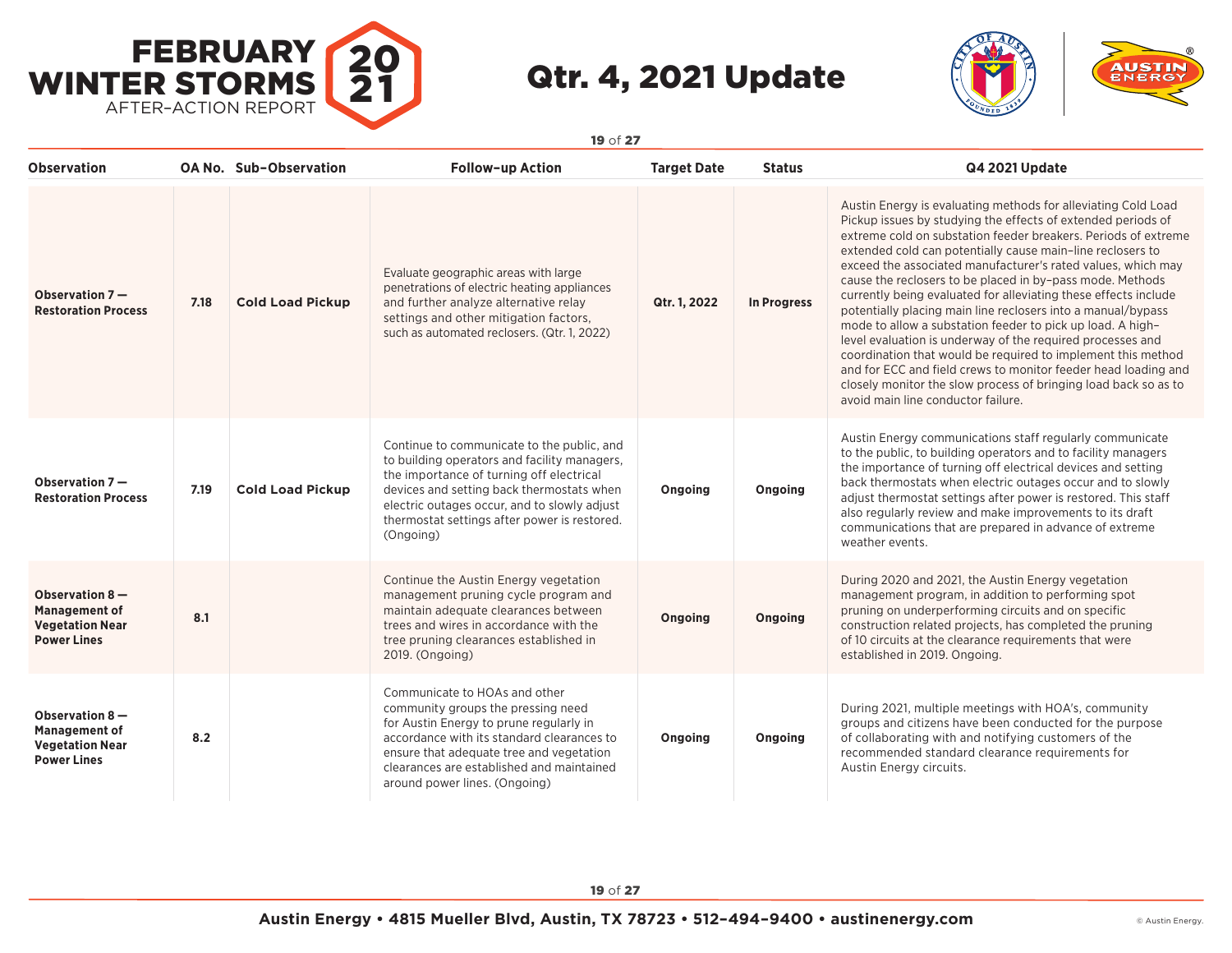



| <b>Observation</b>                            |      | <b>OA No. Sub-Observation</b> | <b>Follow-up Action</b>                                                                                                                                                                                                                                                                                                                                                                                                                                                    | <b>Target Date</b> | <b>Status</b>    | Q4 2021 Update                                                                                                                                                                                                                                                                                                                                                                                                                                                                                                                                                                                                                                                                                                          |
|-----------------------------------------------|------|-------------------------------|----------------------------------------------------------------------------------------------------------------------------------------------------------------------------------------------------------------------------------------------------------------------------------------------------------------------------------------------------------------------------------------------------------------------------------------------------------------------------|--------------------|------------------|-------------------------------------------------------------------------------------------------------------------------------------------------------------------------------------------------------------------------------------------------------------------------------------------------------------------------------------------------------------------------------------------------------------------------------------------------------------------------------------------------------------------------------------------------------------------------------------------------------------------------------------------------------------------------------------------------------------------------|
| Observation 9-<br><b>Substations</b>          | 9.1  |                               | Identify, through a dedicated Austin Energy<br>team, remediation approaches for gas<br>transmission breakers. These include<br>monitoring and control changes, selected<br>breaker replacements, etc. The team uses<br>Electric Power Research Institute (EPRI)<br>contacts and resource materials to develop<br>these approaches. (Qtr. 1, 2022)                                                                                                                          | Qtr. 1, 2022       | In Progress      | Utilizing EPRI contacts and resource materials, Austin Energy<br>has identified remediation approaches for gas and pneumatic<br>transmission breakers. During 2021, a project was initiated to<br>perform selected breaker replacements and for monitoring<br>and control changes for gas and pneumatic transmission<br>breakers, as appropriate. The project to replace selected<br>pneumatic breakers is ongoing and work on pneumatic<br>transmission breaker winterization upgrades has been<br>successfully completed. The majority of gas transmission<br>breakers identified for maintenance or remediation have been<br>addressed and work is underway to schedule outages necessary<br>for the remaining work. |
| Observation 9-<br><b>Substations</b>          | 9.2  |                               | Develop, with a dedicated Austin Energy<br>team, a distribution breaker refurbishment<br>program and identify potential routine<br>breaker maintenance improvements<br>to reduce incidences of slow breaker<br>operations. This team is also using EPRI<br>contacts and resource materials to assist<br>in resolution. As of mid-September 2021,<br>this team has refurbished over 100<br>breakers using in-house technicians and<br>an innovative program. (Qtr. 4, 2021) | Qtr. 4, 2021       | Completed        | Utilizing EPRI contacts and resource materials,<br>Austin Energy in 2021 developed a distribution breaker<br>refurbishment program that has identified routine breaker<br>maintenance improvements that are in accordance with<br>manufacturers' and EPRI's recommendations for improving<br>distribution breaker performance. Improvements have been<br>implemented and these have successfully reduced incidents of<br>slow breaker operations. The majority of the identified work<br>was completed in 2021 and a schedule for completion of this<br>work has been established.                                                                                                                                      |
| Observation 10-<br><b>Transmission Lines</b>  | 10.1 |                               | Coordinate with the Lower Colorado River<br>Authority (LCRA) to replace damaged<br>static conductors for 345kV lines on jointly<br>owned transmission towers. (Qtr. 4, 2021)                                                                                                                                                                                                                                                                                               | Qtr. 4, 2021       | <b>Completed</b> | Damaged static conductors on 345kV lines have been<br>repaired and all work is complete.                                                                                                                                                                                                                                                                                                                                                                                                                                                                                                                                                                                                                                |
| Observation 10-<br><b>Transmission Lines</b>  | 10.2 |                               | Meet with LCRA to review emergency event<br>response responsibilities for jointly owned<br>facilities. (Completed Qtr. 3, 2021)                                                                                                                                                                                                                                                                                                                                            | Qtr. 3, 2021       | Completed        | Austin Energy and LCRA have cooperated under the terms of<br>an existing Interlocal Agreement to jointly perform work on<br>jointly owned facilities. Austin Energy representatives have<br>verified that LCRA will continue to work cooperatively with<br>Austin Energy to perform necessary future restoration and<br>repair work on electric transmission facilities and to jointly<br>execute emergency event response responsibilities. Complete.                                                                                                                                                                                                                                                                  |
| Observation 10 -<br><b>Transmission Lines</b> | 10.3 |                               | Evaluate the need for additional anti-<br>galloping devices on affected circuits.<br>(Completed Qtr. 3, 2021)                                                                                                                                                                                                                                                                                                                                                              | Qtr. 3, 2021       | Completed        | The evaluation of the need for additional anti-galloping devices<br>on affected circuits is complete, and Austin Energy determined<br>that no additional anti-galloping devices are needed.                                                                                                                                                                                                                                                                                                                                                                                                                                                                                                                             |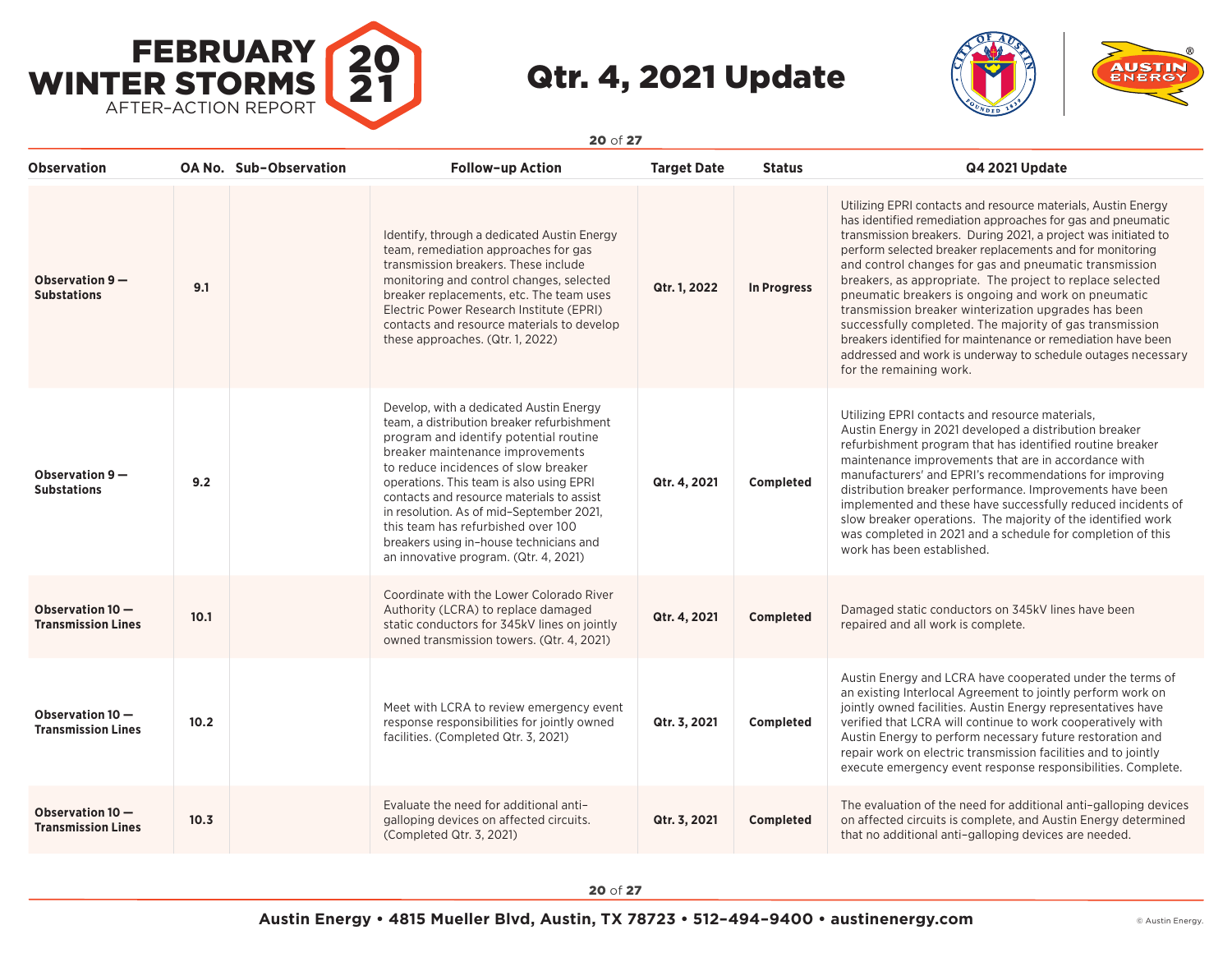



| <b>Observation</b>                               |      | <b>OA No. Sub-Observation</b> | <b>Follow-up Action</b>                                                                                                                                                                                                                                                     | <b>Target Date</b> | <b>Status</b> | Q4 2021 Update                                                                                                                                                                                                                                                                                                                                                                                                                                                                                                                                                                                                                                                                                                                                                                                               |
|--------------------------------------------------|------|-------------------------------|-----------------------------------------------------------------------------------------------------------------------------------------------------------------------------------------------------------------------------------------------------------------------------|--------------------|---------------|--------------------------------------------------------------------------------------------------------------------------------------------------------------------------------------------------------------------------------------------------------------------------------------------------------------------------------------------------------------------------------------------------------------------------------------------------------------------------------------------------------------------------------------------------------------------------------------------------------------------------------------------------------------------------------------------------------------------------------------------------------------------------------------------------------------|
| Observation $11 -$<br><b>Black Start Process</b> | 11.1 |                               | Evaluate the existing Black Start Process<br>to ensure consistency and continuity<br>between the Black Start Process and<br><b>Business Continuity Plans. (Completed</b><br>Qtr. 2, 2021)                                                                                   | Qtr. 2, 2021       | Completed     | Austin Energy evaluated its Black Start Process to ensure<br>consistency and continuity between its Black Start Process<br>and Business Continuity Plans. The evaluation included<br>19 findings that were identified and addressed.                                                                                                                                                                                                                                                                                                                                                                                                                                                                                                                                                                         |
| Observation $11 -$<br><b>Black Start Process</b> | 11.2 |                               | Develop scheduling scenarios for multiday<br>emergency events that can be filled out<br>ad-hoc and develop a process to track and<br>identify available call center staff and other<br>staff necessary to handle essential needs<br>during emergency events. (Qtr. 4, 2021) | Qtr. 4, 2021       | Completed     | Staffing scheduling scenarios have been developed for Call<br>Center personnel for use during multiday emergency events.<br>Austin Energy has completed the development of new<br>processes where; 1) a framework for scheduling shifts for<br>instances in which staffing coverage needs to expand to 7-days<br>or to 24 hour/7-day operations, 2) days off are included in<br>the scheduling options, 3) employees have the opportunity to<br>review the expanded schedules and sign up for schedules that<br>best meet their personal needs and 4) form sign-up sheets<br>have been developed and are accessible. The new processes<br>were developed to provide better advance scheduling<br>information for employees and to develop better work life<br>balance for employees during emergency events. |
| Observation $11 -$<br><b>Black Start Process</b> | 11.3 |                               | Maintain and communicate a regularly<br>updated list of available work sites and<br>meeting locations for staff and team<br>meetings. (Qtr. 4, 2021)                                                                                                                        | Qtr. 4, 2021       | Completed     | The Emergency Management Coordinator maintains<br>multiple designated primary and alternate meeting locations<br>that are to be utilized during times of Incident Command<br>activations. This Austin Energy internal location list is available<br>through Austin Energy Emergency Management.                                                                                                                                                                                                                                                                                                                                                                                                                                                                                                              |
| Observation 11-<br><b>Black Start Process</b>    | 11.4 |                               | Work with HSEM to develop a Grid Failure<br>and Business Continuity seminar for<br>stakeholders to strengthen organizational<br>resilience, better coordinate decisions and<br>identify and address planning gaps.<br>(Qtr. 4, 2021)                                        | Qtr. 4, 2021       | Completed     | Currently a series of exercises and "Grid Failure" informational<br>and educational seminars are being developed with the COA<br>and Travis County's HSEM. The first of this series of seminars<br>was held on December 15, 2021 and included a joint city and<br>county Tabletop Exercise. The primary objective of this exercise<br>and future exercises will be to identify planning gaps and<br>resources shortages.                                                                                                                                                                                                                                                                                                                                                                                     |
| Observation 12 -<br><b>Fleet Management</b>      | 12.1 |                               | Identify and document the types of<br>vehicles and winter storm equipment<br>needed for major and prolonged storm<br>events. (Completed Qtr. 3, 2021)                                                                                                                       | Qtr. 3, 2021       | Completed     | Vehicles have been identified for winter event deployment.<br>Equipment has been ordered and employee training is<br>scheduled for January, 2022.                                                                                                                                                                                                                                                                                                                                                                                                                                                                                                                                                                                                                                                            |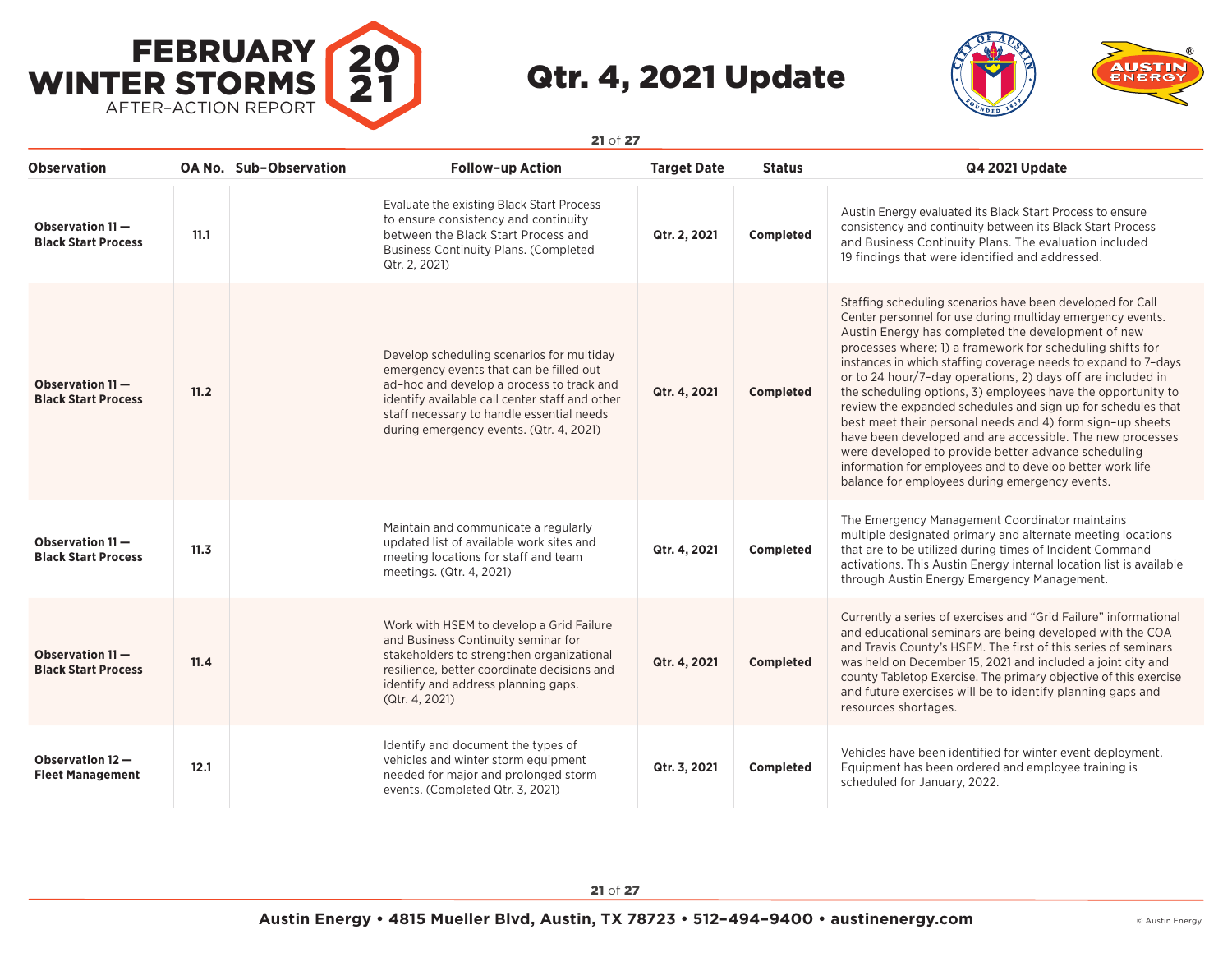



| <b>Observation</b>                                                                            |      | OA No. Sub-Observation | <b>Follow-up Action</b>                                                                                                                                                                                                                                                                                | <b>Target Date</b> | <b>Status</b>    | <b>Q4 2021 Update</b>                                                                                                                                                                                                                                                                                                                                                                                                                           |
|-----------------------------------------------------------------------------------------------|------|------------------------|--------------------------------------------------------------------------------------------------------------------------------------------------------------------------------------------------------------------------------------------------------------------------------------------------------|--------------------|------------------|-------------------------------------------------------------------------------------------------------------------------------------------------------------------------------------------------------------------------------------------------------------------------------------------------------------------------------------------------------------------------------------------------------------------------------------------------|
| Observation 12 -<br><b>Fleet Management</b>                                                   | 12.2 |                        | Ensure Austin Energy and the COA's<br>Fleet Department have clear lines of<br>responsibility for ensuring that vehicles are<br>winter storm ready and that winter storm<br>related accessories and parts are readily<br>available at appropriate Austin Energy<br>facilities. (Completed Qtr. 3, 2021) | Qtr. 3, 2021       | <b>Completed</b> | Austin Energy and the COA Fleet Department have established<br>clear lines of responsibility through the recently published<br>City of Austin Fleet GWPs to ensure appropriate vehicle<br>winterization. Additionally, contracts and acquisitions for winter<br>weather vehicle accessories are in place and winter equipment<br>is readily available through Austin Energy Fleet Management<br>and located at an Austin Energy service center. |
| Observation 12 -<br><b>Fleet Management</b>                                                   | 12.3 |                        | Ensure that Austin Energy and the COA's<br>Fleet Department have an established<br>communication plan to coordinate support<br>of the fleet being dispatched to the field<br>during winter storm events. (Qtr. 4, 2021)                                                                                | Qtr. 4, 2021       | Completed        | A GWP for use by Austin Energy and City of Austin Fleet is<br>in place and establishes coordination procedures and<br>communications plans for winter storm events. This GWP is in<br>the queue for review and should be published in quarter 1, 2022.                                                                                                                                                                                          |
| Observation 12 -<br><b>Fleet Management</b>                                                   | 12.4 |                        | Develop training on winter storm driving<br>including how to drive with snow chains as<br>well as support for how and when to install<br>and remove snow chains. (Qtr. 4, 2021)                                                                                                                        | Qtr. 4, 2021       | Completed        | Procedures are implemented and training materials on snow<br>chain installation and use have been prepared for presentation<br>during January Safety Meeting.                                                                                                                                                                                                                                                                                   |
| Observation 12 -<br><b>Fleet Management</b>                                                   | 12.5 |                        | Ensure fleet vehicles are made available<br>to COA's Fleet Service Center Operations<br>to ensure all appropriate preventative<br>maintenance is performed seasonally and<br>are complete prior to the winter season.<br>(Qtr. 4, 2021)                                                                | Qtr. 4, 2021       | Completed        | Austin Energy worked with the COA Fleet Services Department<br>to ensure fleet vehicles were available to Fleet Services for<br>the performance of all appropriate preventative maintenance<br>in advance of the 2021-2022 winter season. Austin Energy<br>staff perform schedule coordination for planned maintenance<br>through vehicle schedulers to ensure timely maintenance.                                                              |
| Observation 13 -<br><b>Vegetation Debris</b><br><b>Resulting from</b><br><b>Winter Storms</b> | 13.1 |                        | Collaborate with COA departments<br>(including Austin 3-1-1) and communicate<br>to the public on social media platforms on<br>major storm debris pickup process.<br>(Qtr. 4, 2021)                                                                                                                     | Qtr. 4, 2021       | Completed        | Austin Energy communications staff have prepared draft<br>communications that communicate to the public on social<br>media platforms explaining the debris pickup process in effect<br>during major storms. Austin Energy also collaborates with<br>ARR during major storms to communicate these processes.                                                                                                                                     |
| Observation 13 -<br><b>Vegetation Debris</b><br><b>Resulting from</b><br><b>Winter Storms</b> | 13.2 |                        | Update Austin Energy website to highlight<br>the debris pickup process in effect during<br>the major storms. (Qtr. 4, 2021)                                                                                                                                                                            | Qtr. 4, 2021       | Completed        | The Austin Energy Tree Pruning and Vegetation Management<br>webpages have been updated to highlight the debris pickup<br>process in effect during major storms. The storm response and<br>debris removal content has been emphasized by placing it in a<br>highlighted and shaded box. The highlighted text includes a link<br>to the debris removal guidance in the ARR website.                                                               |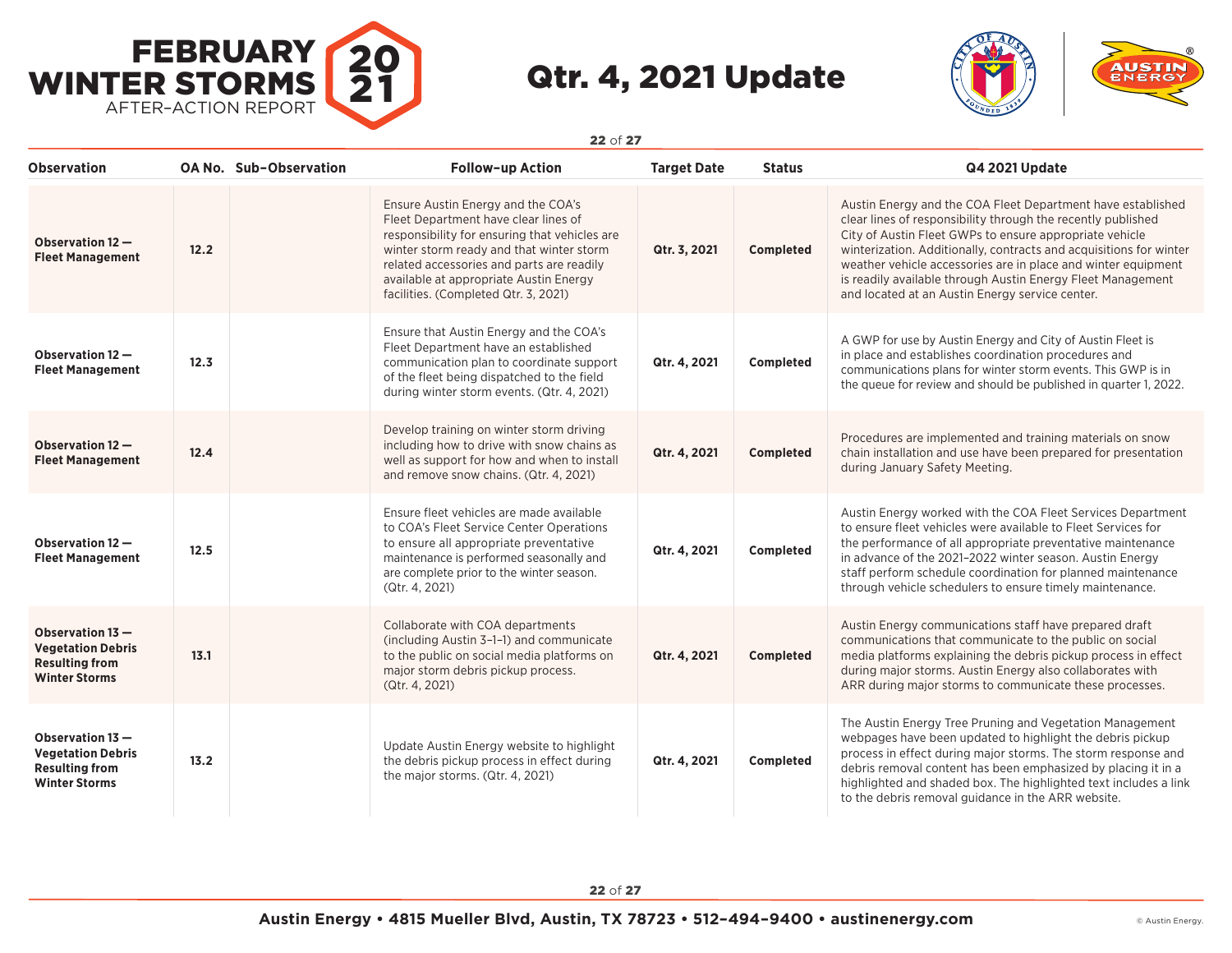



| Observation                                                      |      | <b>OA No. Sub-Observation</b> | <b>Follow-up Action</b>                                                                                                                                                                                                                                                                                       | <b>Target Date</b> | <b>Status</b>      | Q4 2021 Update                                                                                                                                                                                                                                                                                                                                                                                                                                                                                   |
|------------------------------------------------------------------|------|-------------------------------|---------------------------------------------------------------------------------------------------------------------------------------------------------------------------------------------------------------------------------------------------------------------------------------------------------------|--------------------|--------------------|--------------------------------------------------------------------------------------------------------------------------------------------------------------------------------------------------------------------------------------------------------------------------------------------------------------------------------------------------------------------------------------------------------------------------------------------------------------------------------------------------|
| Observation 14 -<br><b>Emergency</b><br><b>Critical Supplies</b> | 14.1 |                               | Determine a means of obtaining and<br>storing safe drinking water for use during<br>severe weather events. As of September<br>2021, approximately 70 pallets of shelf-<br>stable drinking water have been obtained<br>at no cost by the Austin Energy Emergency<br>Management staff. (Completed Qtr. 3, 2021) | Qtr. 3, 2021       | Completed          | As of September 2021, approximately 70 pallets of shelf-stable<br>drinking water were acquired and stored for future use by the<br>Austin Energy Emergency Management staff.                                                                                                                                                                                                                                                                                                                     |
| Observation 14 -<br><b>Emergency</b><br><b>Critical Supplies</b> | 14.2 |                               | Determine a means of obtaining shelf-<br>stable food supplies that can be stored<br>for extended periods without damage or<br>degradation. (Qtr. 2, 2022)                                                                                                                                                     | Qtr. 2, 2022       | <b>In Progress</b> | Due Qtr. 2, 2022                                                                                                                                                                                                                                                                                                                                                                                                                                                                                 |
| Observation 14 -<br><b>Emergency</b><br><b>Critical Supplies</b> | 14.3 |                               | Review current critical supply inventory list,<br>determine minimum supply storage levels<br>and determine firm schedule for refreshing<br>inventory. (Qtr. 2, 2022)                                                                                                                                          | Qtr. 2, 2022       | <b>In Progress</b> | Identified needs for emergency critical supplies. Work<br>underway to identify appropriate vendors and determine<br>firm schedule for refreshing inventory.                                                                                                                                                                                                                                                                                                                                      |
| Observation 14 -<br><b>Emergency</b><br><b>Critical Supplies</b> | 14.4 |                               | Review current vendors and caterers list.<br>Strengthen and establish vendor and<br>caterer relationships and determine firm<br>schedule for periodically updating the list<br>of vendors and caterers. (Completed<br>Qtr. 2, 2021)                                                                           | Qtr. 2, 2021       | Completed          | Austin Energy reviewed its lists of vendors, caterers,<br>restaurants and hotels, worked to strengthen relationships<br>with these entities and established a firm schedule for<br>periodically updating its list of these providers. Austin Energy<br>also updated its list of supplies appropriate to have on hand<br>in advance of extreme weather and reviewed its processes<br>for confirming arrangements with vendors, caterers, restaurants<br>and hotels in advance of extreme weather. |
| Observation 15 -<br><b>Employee Health</b><br>and Well-Being     | 15.1 |                               | Continue having supervisors and leadership<br>perform regular employee well-being<br>check-ins to determine how employees<br>are coping in the aftermath of the Winter<br>Storms. (Completed Qtr. 3, 2021)                                                                                                    | Qtr. 3, 2021       | Completed          | The performance of regular employee well-being check-ins has<br>been added to the new Austin Energy shift change checklist.<br>Wellness checks will be performed for employees calling in<br>and those that are "No Call No Show". A list of services that<br>are available for employees has been made available. This<br>information was updated in the utility's shared network drive.                                                                                                        |
| Observation 15 -<br><b>Employee Health</b><br>and Well-Being     | 15.2 |                               | Continue to reinforce the Employee<br>Assistance Program (EAP) as many<br>employees were affected by the stress<br>of the Winter Storms event. (Ongoing)                                                                                                                                                      | Ongoing            | Ongoing            | During 2021, Austin Energy reviewed and implemented<br>improvements to its EAP. These improvements included the<br>addition of regular employee well-being check-ins to the new<br>shift change checklist and the performance of wellness checks<br>for employees calling in and those that are "No Call No Show".<br>A list of services that are available for employees has been made<br>available to employees in the utility's shared network drive.                                         |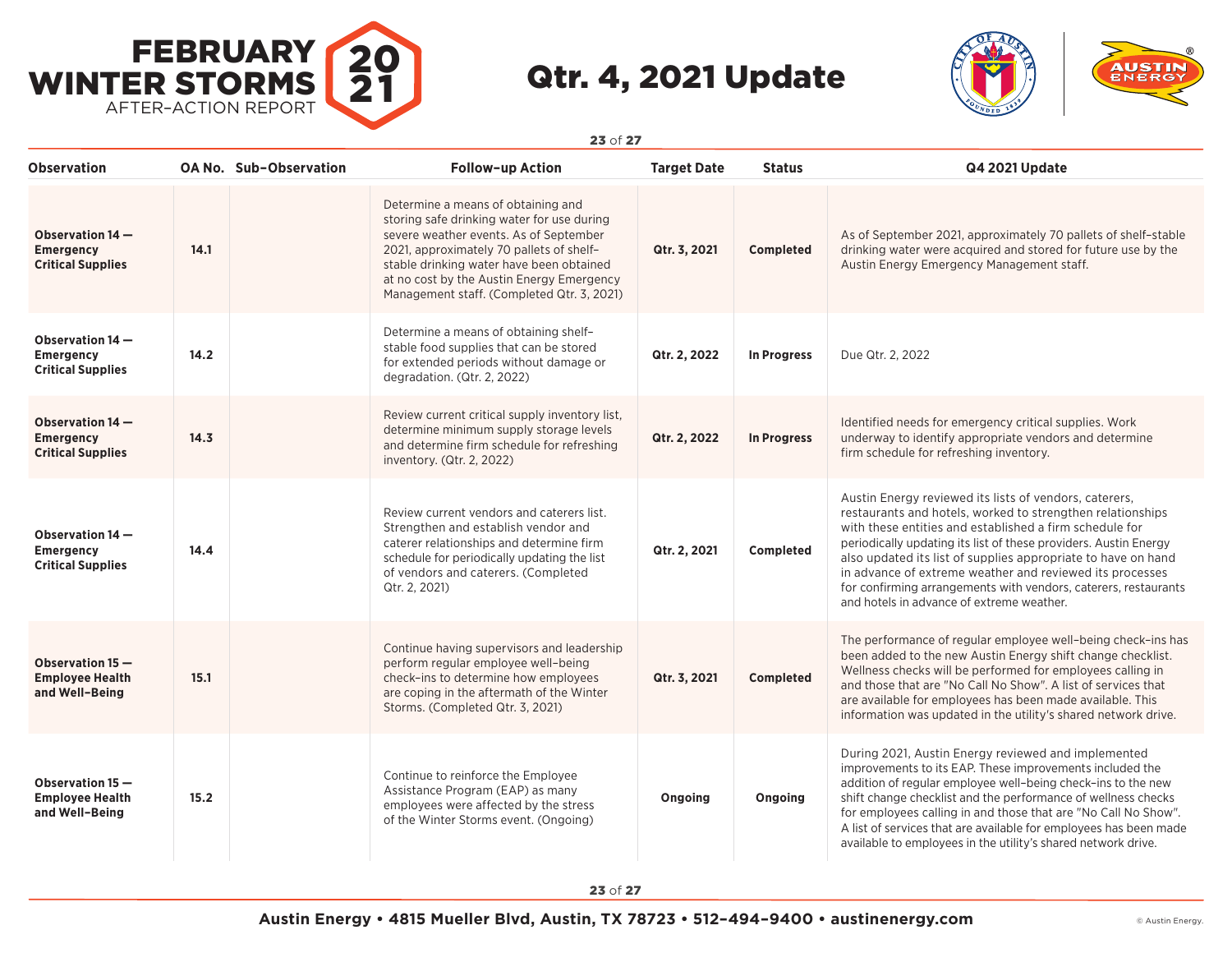



| <b>Observation</b>                                                 |      | <b>OA No. Sub-Observation</b> | <b>Follow-up Action</b>                                                                                                                                                                                                                                                                                             | <b>Target Date</b> | <b>Status</b>      | Q4 2021 Update                                                                                                                                                                                                                                                                                                                                                                                                                                                                                                                                                                         |
|--------------------------------------------------------------------|------|-------------------------------|---------------------------------------------------------------------------------------------------------------------------------------------------------------------------------------------------------------------------------------------------------------------------------------------------------------------|--------------------|--------------------|----------------------------------------------------------------------------------------------------------------------------------------------------------------------------------------------------------------------------------------------------------------------------------------------------------------------------------------------------------------------------------------------------------------------------------------------------------------------------------------------------------------------------------------------------------------------------------------|
| Observation 15-<br><b>Employee Health</b><br>and Well-Being        | 15.3 |                               | Review existing employee support plans<br>and procedures, update existing ones,<br>and identify additional steps to support<br>employees who carry out duties in extreme<br>weather conditions, such as security guards<br>stationed outside and the Customer Care<br>team. (Completed Qtr. 3, 2021)                | Qtr. 3, 2021       | <b>Completed</b>   | Existing employee support plans and procedures were<br>reviewed and improvements were implemented. These<br>improvements include the creation of a new shift change<br>checklist for supervisors using the FEMA template.<br>Corresponding updates have been made to the appropriate<br>database and the Customer Care branch portion of the<br>emergency response manual. These updates have been<br>cascaded to supervisors. Within the new shift change checklist,<br>wellness checks have been added that provide a list of services<br>available for employees and the community. |
| Observation 16 -<br><b>Remote Workforce</b>                        | 16.1 |                               | Continue supporting a remote workforce,<br>including the final transition to notebook<br>computers and further strengthen the IT<br>infrastructure. (Ongoing)                                                                                                                                                       | Ongoing            | Ongoing            | Austin Energy has continued to support a remote workforce by<br>taking additional steps to strengthen the IT infrastructure and<br>by performing a final transition to notebook computers, which<br>has been completed for Austin Energy personnel for which<br>laptop use is appropriate. Austin Energy has also increased<br>inbound/outbound internet bandwidth by 90%, upgraded<br>firewalls, and implemented additional remote tools to support<br>remote assets.                                                                                                                 |
| Observation 17-<br><b>Safety Management</b>                        | 17.1 |                               | Research and review other electric utility<br>After Action Reports and documented<br>safety event synopses that were prepared<br>following the Winter Storms and determine<br>if any additional safety precautions can be<br>implemented during future severe weather<br>events. (Ongoing)                          | Ongoing            | Ongoing            | Austin Energy contacted other utilities for guidance on<br>their respective Emergency and Incident Response Plans<br>for bench-marking purposes when Austin Energy's Safety<br>Incident Action Plan was being developed. Austin Energy Safety<br>personnel regularly monitors and will continue to monitor<br>industry safety associations and other industry resources for<br>best practices in handling extreme weather events.                                                                                                                                                      |
| Observation 18 -<br><b>Climate Event Risk</b><br><b>Assessment</b> | 18.1 |                               | Enhance existing climate event risk<br>analysis and vulnerability assessments<br>to incorporate updated climate forecast<br>data. Develop scenarios for planning<br>purposes reflecting updated expectations<br>for average climate conditions, extreme<br>climate events and grid-scale impacts.<br>(Qtr. 1, 2022) | Qtr. 1, 2022       | <b>In Progress</b> | Climate risk analyses and vulnerability risk assessment<br>enhancements and scenarios used for planning purposes<br>have been identified and are in review for approval.                                                                                                                                                                                                                                                                                                                                                                                                               |
| Observation 18 -<br><b>Climate Event Risk</b><br><b>Assessment</b> | 18.2 |                               | Conduct formal risk assessments with these<br>updated scenarios to understand impacts<br>to Austin Energy from different types of<br>climate events and develop mitigation<br>measures. (Qtr. 1, 2022)                                                                                                              | Qtr. 1, 2022       | In Progress        | Formal risk assessments for identified climate events are in<br>progress. These assessments are expected to be completed<br>on a timely basis.                                                                                                                                                                                                                                                                                                                                                                                                                                         |